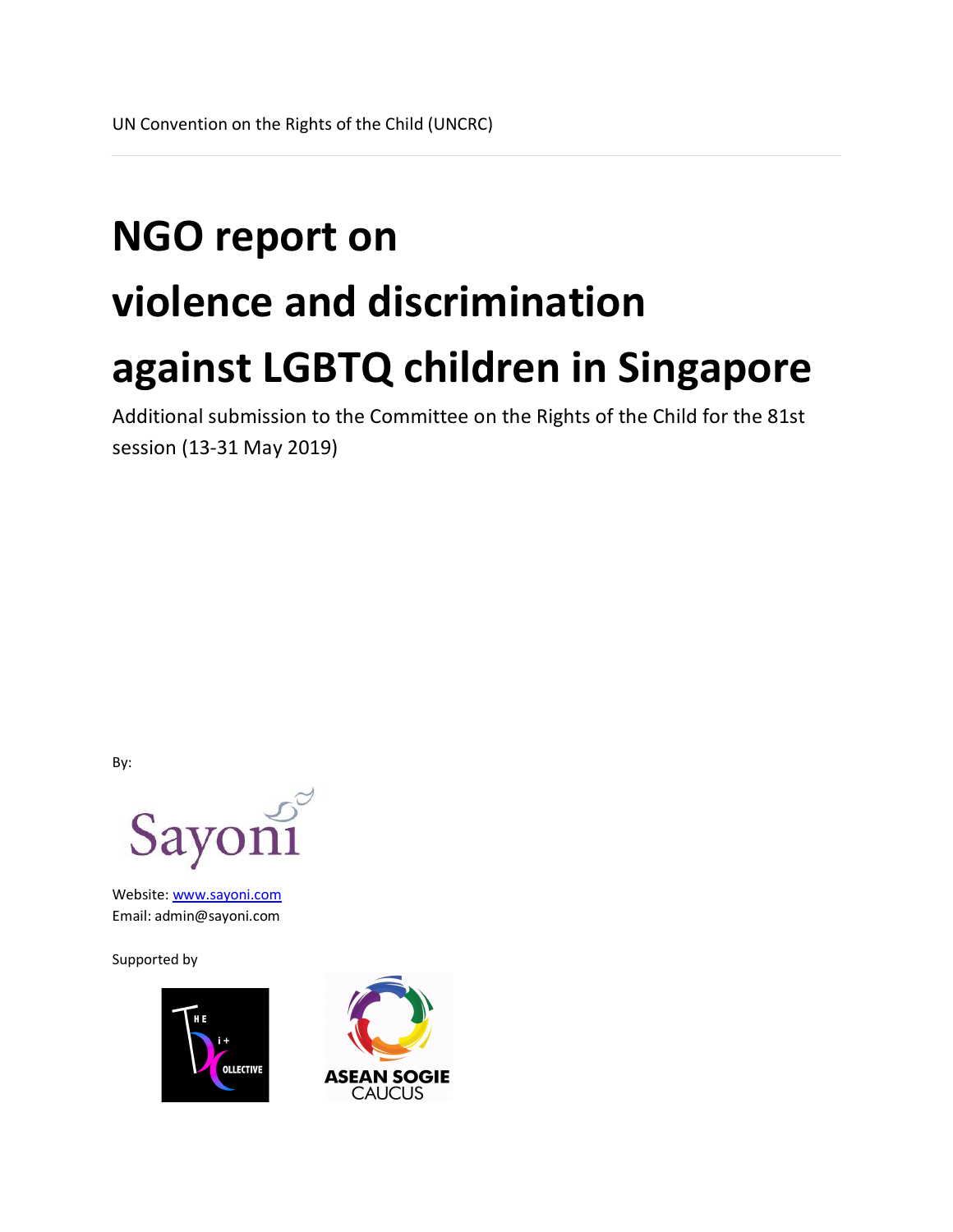# **CONTENTS**

|                                                                                                                                                                                                                                     | <b>Pages</b> |
|-------------------------------------------------------------------------------------------------------------------------------------------------------------------------------------------------------------------------------------|--------------|
| A. Justification for Submission & Methodology                                                                                                                                                                                       | 2            |
| <b>B. Political, Social and Cultural Context in Singapore</b>                                                                                                                                                                       | $3 - 6$      |
| C. Article 3: Best interests of the Child; Article 9: Separate from Parents;<br><b>Article 10: Family Reunification</b><br>a. Children of same-sex partners                                                                         | 7            |
| D. Article 19: Protection from All Forms of Violence<br>a. Violence from family members<br>b. Barriers to reporting and gaps in service provision                                                                                   | $8 - 10$     |
| E. Article 24: Health and Health Services<br>a. Serious health risks for transgender children and youth<br>b. Inequalities in access to LGBTQ-affirmative mental healthcare<br>c. Lack of official position on "conversion therapy" | $11 - 15$    |
| F. Article 29: Education<br>a. Peer bullying and harassment in schools<br>b. Gender policing and lack of protection from educational institutions<br>c. Discrimination in sexuality education curriculum                            | 16-19        |
| G. Questions for the Singaporean State                                                                                                                                                                                              | $20 - 21$    |
| H. Annex                                                                                                                                                                                                                            | $22 - 24$    |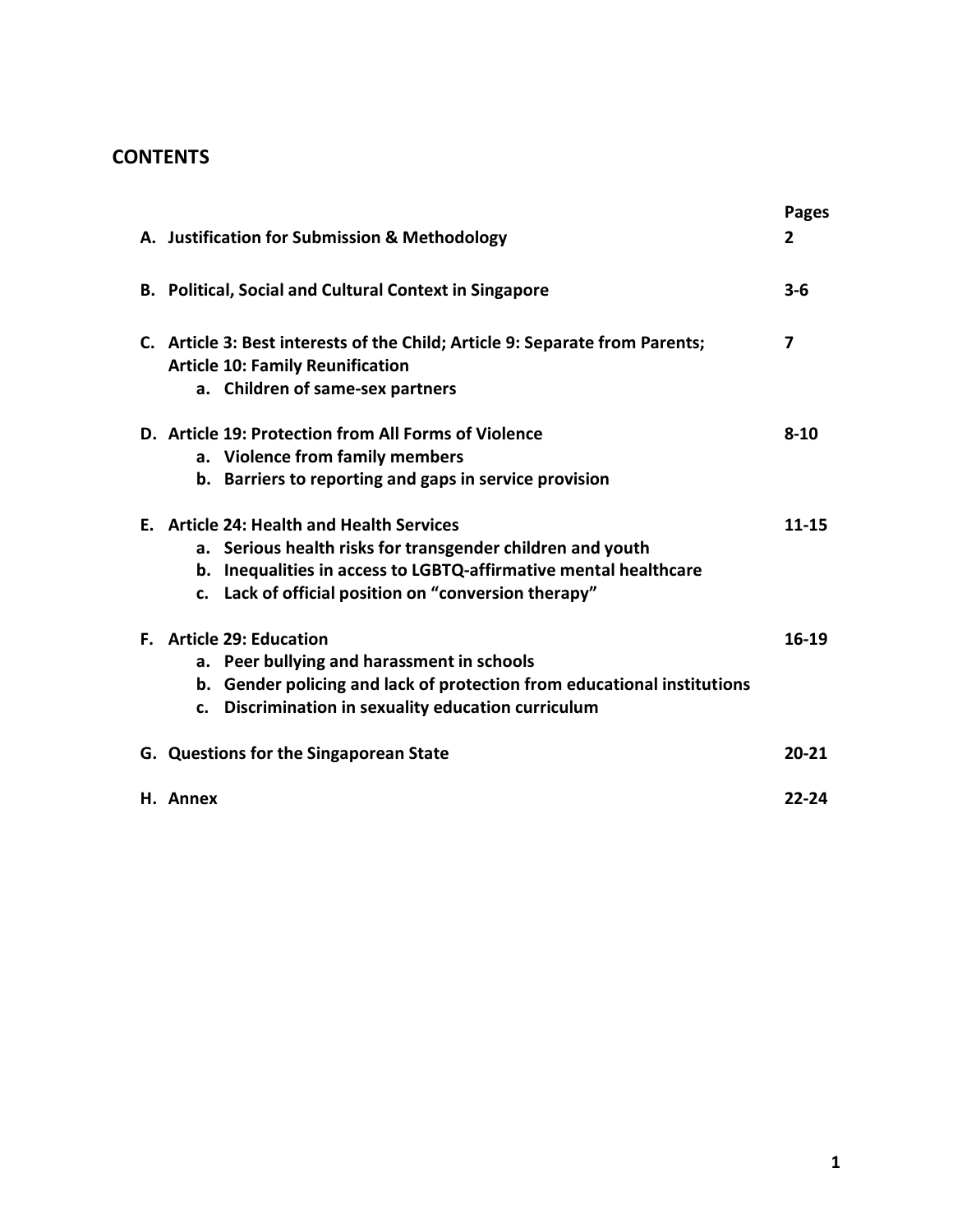#### **JUSTIFICATION FOR SUBMISSION**

This additional submission is written in response to the State's Fourth and Fifth Periodic Report to the United Nations Committee on the Rights of the Child<sup>1</sup> to provide further insight on specific issues that affect lesbian, gay, bisexual, transgender, and queer (LGBTQ) children in Singapore. Recommendations are made in hopes that they will be utilised by the Committee on the Rights of the Child and the State to implement comprehensive strategies in combating violence and discrimination faced by LGBTQ children.

# **METHODOLOGY**

This report covers information on the situation of child rights in Singapore, from the period of 2009 to 2016, which is the period covered in the current review.

The present submission is based on a qualitative research study by Sayoni, conducted in 2014, and one focus group discussion held in 2019. The focus group discussion, which was conducted face-to-face on 6 March 2019, consisted of nine LGBTQ youths (aged 19 to 24) who were under the age of 18 between 2009 to 2016. Participants were recruited through the snowballing method, and consent was obtained from all participants for their input to be used in this submission.

 $1$  United Nations Committee on the Rights of the Child, "Combined fourth and fifth reports submitted by Singapore under article 44 of the Convention, due in 2017", CRC/C/SGP/4-5, 4 December 2018. Available from http://docstore.ohchr.org/SelfServices/FilesHandler.ashx?enc=6QkG1d%2fPPRiCAqhKb7yhsnvm7ZfkD9iDX76QpCj 3NRJb2rLdUB%2fSzcCy0wXnMsEIUFLIV7lPi9PHDoBsuklgy%2byYpPaYCmKNlqB2egP5PL8zC%2b9H0MOKlS1OGh68% 2ba7Y (accessed 14 March 2019)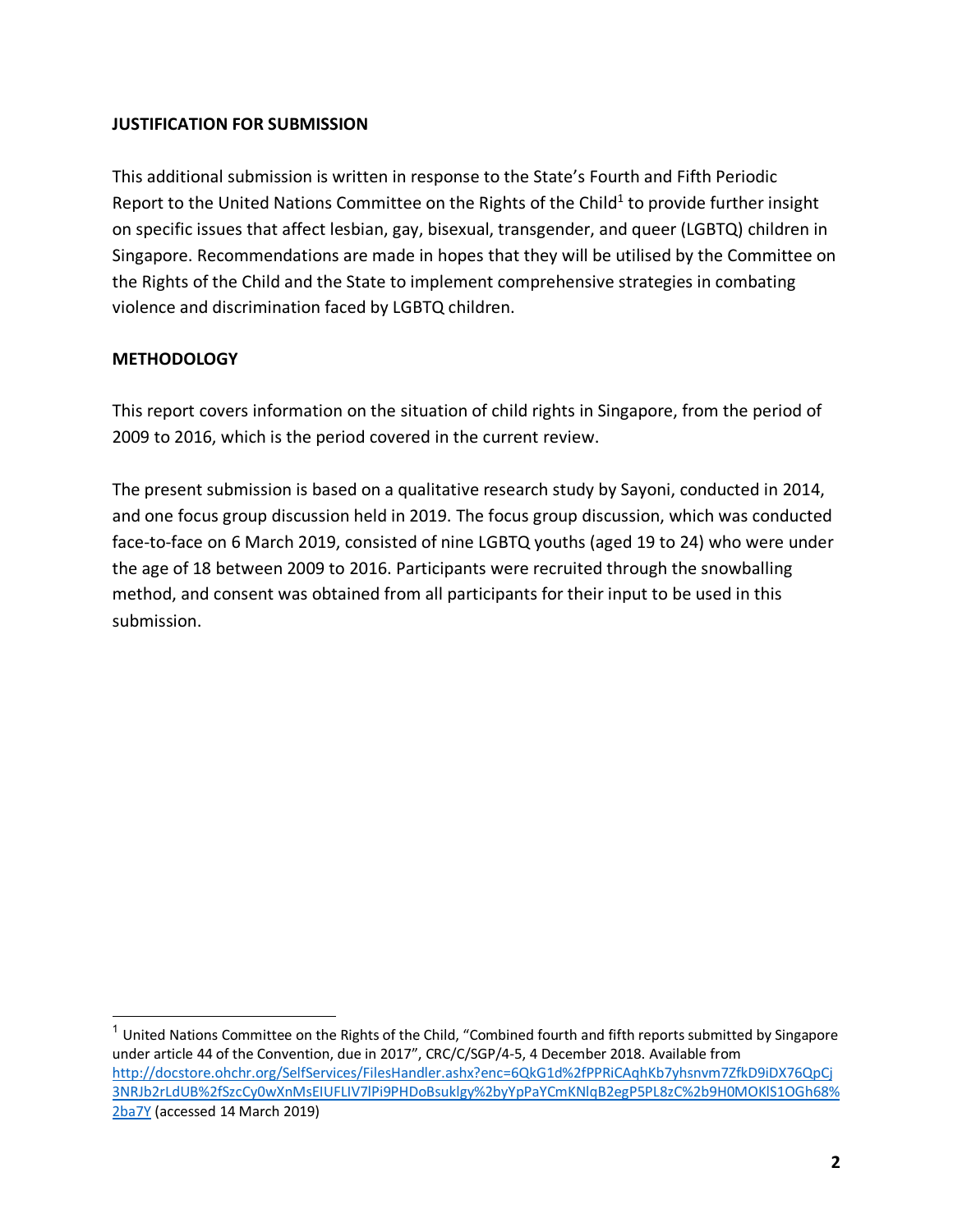#### **POLITICAL, SOCIAL AND CULTURAL CONTEXT IN SINGAPORE**

Growing up in Singapore, children who are perceived to be different in terms of sexual orientation, gender identity and expression, and sex characteristics (SOGIESC), encounter violence and discrimination and face immense pressure to conform to patriarchal and stereotypical gender roles and expressions. LGBTQ children regularly experience systemic violence and discrimination in public and private spheres, from State and non-State actors. Deliberate policy, the lack of anti-discrimination legislation, and other institutional gaps contribute to the inequalities faced by LGBTQ children, which are pervasively unaddressed.

The State's Fourth and Fifth Periodic Report to the United Nations Committee on the Rights of the Child states that Article 12 of the Constitution guarantees all Singapore citizens, including children, the right to equality, non-discrimination and equal protection under the law; and these "equal rights cover gender"2. However, contrary to the State's claim to the CRC Committee, Article 12 does not guarantee equal rights to all citizens in practice. In 2014, the Court of Appeal ruled to uphold the constitutionality of Section 377A of the Penal Code, the sodomy law which criminalises sex between mutually consenting adult men. The court ruled that Section 377A does not violate the Constitution as it fell outside the scope of Article 12: observing that Article 12 recognises discrimination only in terms of race, religion, or place of birth, but excludes gender, sex, and sexual orientation.<sup>3</sup> The existence of Section 377A effectively means that gay and bisexual men, and by extension, all persons of minority SOGIESC, including LGBTQ children, remain unequal members of the population; and creates the conditions for discrimination in education and healthcare, threats of physical and psychological violence, and the violation of child's rights. Compounded with the lack of anti-discrimination legislation based on gender and sexual orientation, this results in the reinforcement of societal stigma against all LGBTQ citizens, sustains discriminatory and prejudicial attitudes, and creates a hostile environment for LGBTQ children to grow up in.

Section 377A institutionalises a legislative and administrative framework of discrimination based on gender and sexual orientation, which extends to censorship. In mainstream media, the State continues to censor neutral and positive portrayals of LGBTQ persons. The Content Code for Nationwide Managed Transmission Linear Television Services<sup>4</sup> by the Infocommunications Media Development Authority of Singapore (IMDA), a government agency, states that "films that depict a homosexual lifestyle should be sensitive to community values. They should not, promote or justify a homosexual lifestyle". Additionally, television

<sup>&</sup>lt;sup>2</sup> Committee on the Rights of the Child, 2018. Combined Fourth and Fifth Periodic Report Submitted by Singapore, CRC/C/SGP/4-5, Par. 35

<sup>3</sup> Selina Lum, "Court of Appeal rules that Section 377A that criminalises sex between men is constitutional", *Straits Times*, 29 October 2014. Available from https://www.straitstimes.com/singapore/courts-crime/court-of-appealrules-that-section-377a-that-criminalises-sex-between-men-is (accessed 14 March 2019).

<sup>4</sup> Info-communications Media Development Authority, "The Content Code for Nationwide Managed Transmission Linear Television Services", pp. 16, 22. Available from https://www.imda.gov.sg/-/media/imda/files/regulationlicensing-and-consultations/codes-of-practice-and-guidelines/acts-codes/managed-linear-tv-services-contentcode-1mar2018.pdf?la=en (accessed 14 March 2019).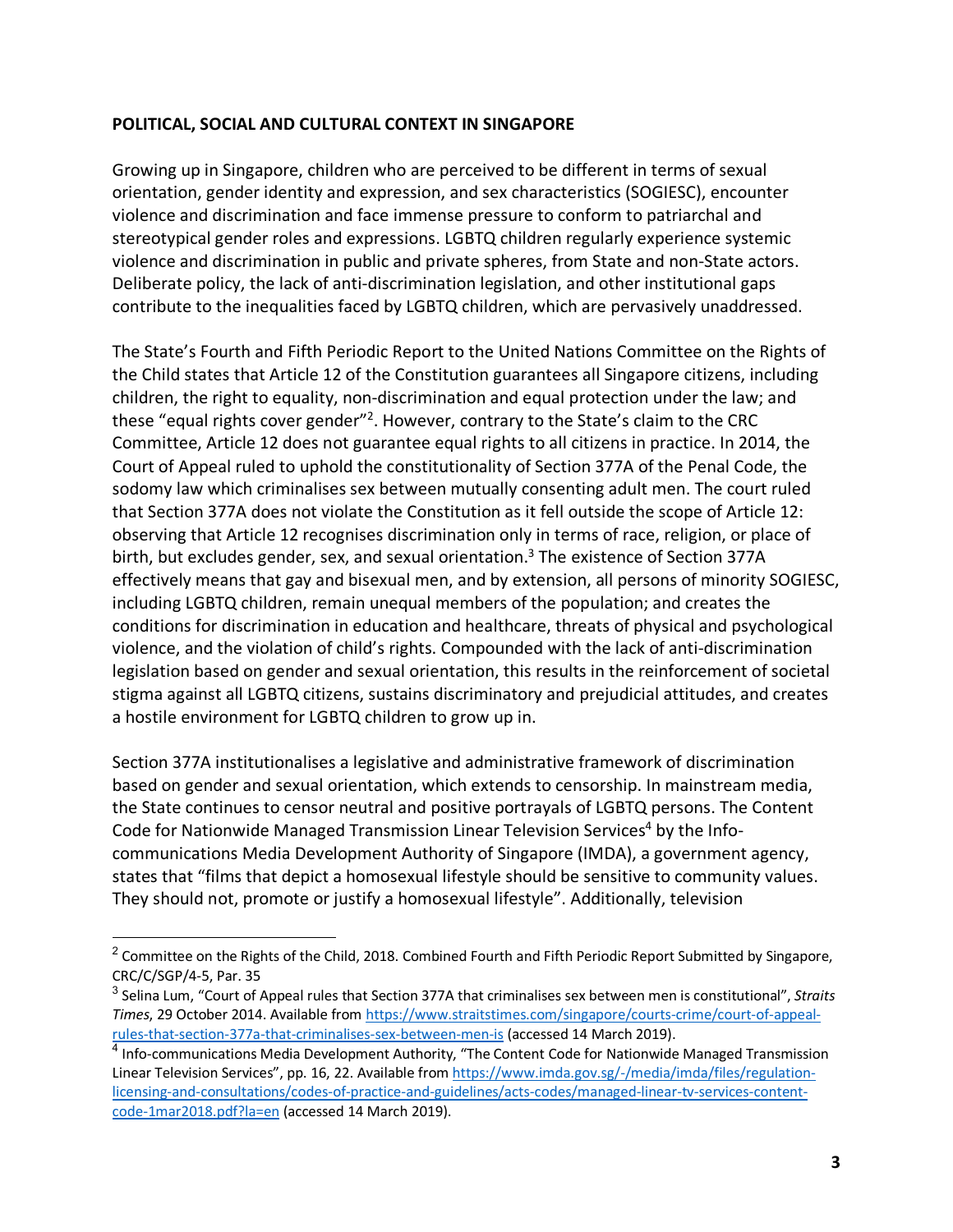programmes can be banned or classified as NAR (not allowed for all ratings) for "promotion or glamorisation of homosexual lifestyle".

These media regulations have been actively used to censor and prohibit neutral or positive content in the following instances:

- In May 2015, Taiwanese singer Jolin Tsai's song *We're All Different, Yet The Same* and the music video featuring same-sex relationships were banned on both cable and freeto-air TV channels as well as radio. It features the true story of a woman who was unable to give consent for emergency surgery for her female partner.<sup>5</sup>
- In February 2016, former United States President Barack Obama's pro-LGBT speech was edited out of the Singapore TV broadcast of *The Ellen DeGeneres Show*, in which he had praised openly lesbian DeGeneres for being a good role model and "changing hearts and minds". $6$

Representations of persons of minority SOGIESC are only endorsed by media codes when they are portrayed as deviants, depressive, suicidal, or promiscuous. This perpetuation of stereotypes of LGBTQ persons as dysfunctional is damaging to the social wellbeing and mental health of LGBTQ adolescents, which may result in lower self-esteem, social stigma, and isolation. As studies have shown, LGBTQ children are more likely to experience depression, suicidal ideation, and suicide attempts.<sup>7</sup> Media censorship reinforces stigma against LGBTQ individuals, and hinders LGBTQ children's access to life-affirming and essential information key to survival and to the development of their identity. This contravenes Article 17 of the CRC, in which States should recognise the importance of mass media and ensure that all children have the right to access information and material, especially those aimed at the promotion of their health and wellbeing.

Furthermore, in 2014, three children's books, *And Tango Makes Three*, *The White Swan Express: A Story About Adoption*, and *Who's In My Family: All About Our Families*, were withdrawn from public libraries because they depicted "alternative, non-traditional families".<sup>8</sup> Following public protests and sit-ins at the library, the State eventually instructed the National Library Board, a government agency, to move two of these children's books to the adults'

<sup>&</sup>lt;sup>5</sup> Gwendolyn Ng, "Jolin Tsai's same-sex marriage music video and song banned on TV and radio, MDA clarifies", *Straits Times*, 26 May 2015. Available from http://www.straitstimes.com/lifestyle/entertainment/jolin-tsais-samesex-marriage-music-video-and-song-banned-on-tv-and-radio (accessed 14 March 2019).

<sup>6</sup> Yip Wai Yee, "Singapore cuts Obama's LGBT comments on Ellen", *Straits Times*, 25 February 2016. Available from http://www.straitstimes.com/lifestyle/entertainment/singapore-cuts-obamas-lgbt-comments-on-ellen-0 (accessed 14 March 2019).

 $<sup>7</sup>$  Joseph P. Robinson and Dorothy L. Espelage, "Bullying Explains Only Part of LGBTQ–Heterosexual Risk</sup> Disparities", *Educational Researcher* 41, no. 8 (2012): 309- 319,

https://www.researchgate.net/publication/235990985\_Bullying\_Explains\_Only\_Part\_of\_LGBTQ-Heterosexual Risk Disparities Implications for Policy and Practice

<sup>8</sup> Alfred Chua, "NLB's decision 'guided by community norms'", *Today*, 12 July 2014. Available from https://www.todayonline.com/singapore/nlbs-decision-guided-community-norms (accessed 14 March 2019)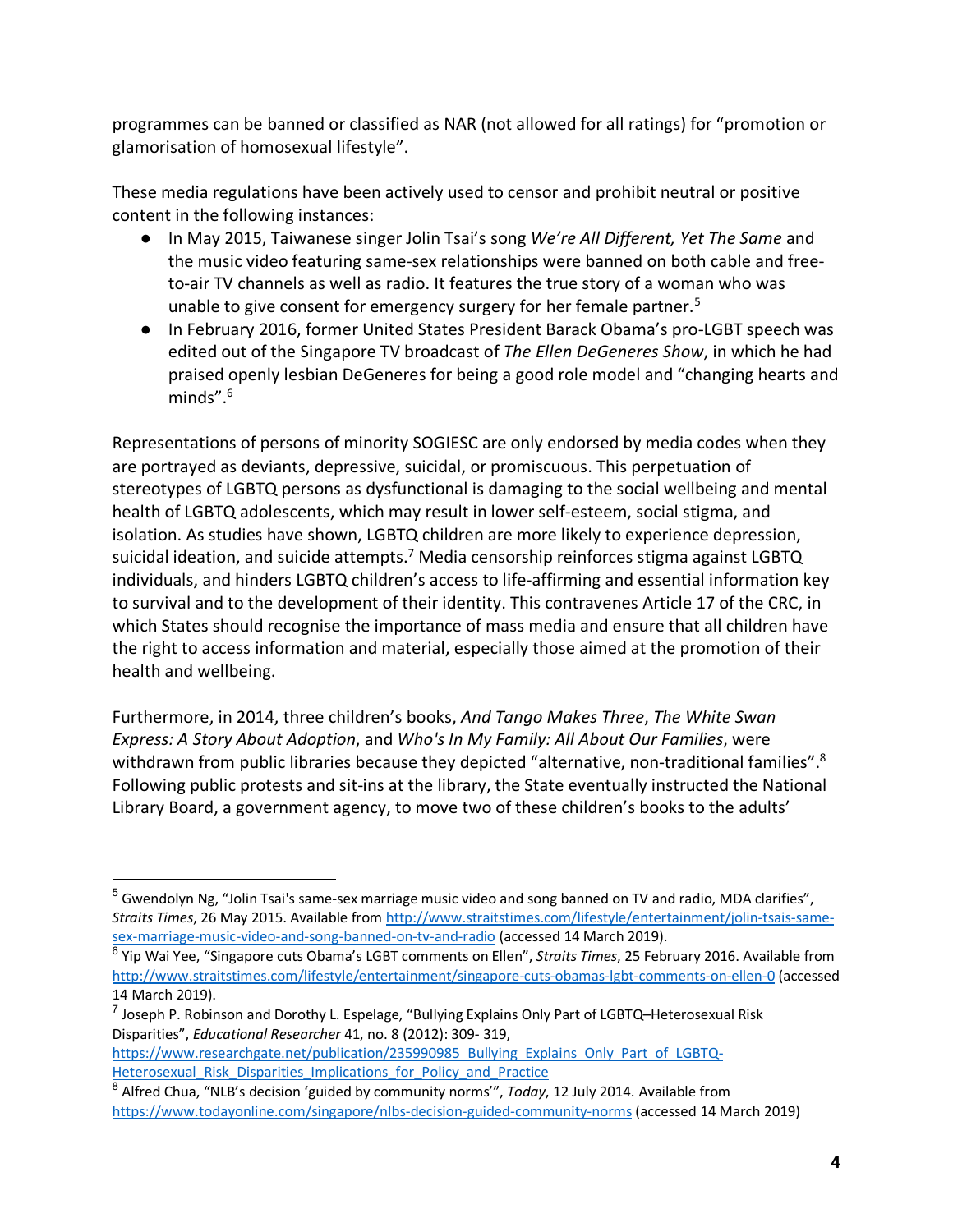section of the library.<sup>9</sup> The move infringes on children's right to access unbiased information, preventing them from seeking and receiving children's books that depict non-stereotypical family units and promote family diversity. This demonstrates how the lives of LGBTQ persons and families are demonised and made invisible as they are deemed unsuitable for social discourse by the State.

The heteronormative family ideal, as perpetuated by the State, is defined as one man and one woman who live together and have children within the legal confines of marriage. Divorced spouses, homosexual couples, unwed mothers, singles, and other family structures are not considered a legitimate family nucleus, $10$  as evident in state policies and laws through which men and women in heterosexual marriages are likely to receive more state benefits. The State's privileging of heterosexual family units informs policy-making as well as societal stigma which contributes to the violence and discrimination faced by LGBTQ children in the home at the hands of family members who, according to the State's national ethos of family-centric shared values, should be the very individuals protecting and caring for them.

For many young LGBTQ individuals, the threat of violence arises from family members and relatives who believe that homosexuality is wrong and that they should be punished or 'cured' of their tendencies. As Sayoni's research study has found, there is a fear of homosexuality as an abnormality; and LGBTQ children who do not comply with stereotypical gender roles and relations, as well as present as non-conforming, in terms of appearance and behavior, are more vulnerable to violence and discrimination in the family.<sup>11</sup> In its General Comment No. 13 (2011), the CRC Committee stated that the following elements need to be mainstreamed across national coordinating frameworks (legislative, administrative, social and educational) and stages of intervention: "(g) Children in potentially vulnerable situations: Groups of children which are likely to be exposed to violence include, but are not limited to, children: (…) who are lesbian, gay, transgender or transsexual".<sup>12</sup> However, as the following report will detail, there are significant gaps in State initiatives with regards to protecting LGBTQ children, and their lives continue to be fraught with the threat of physical, emotional, psychological, and financial violence at home.

To date, despite the efforts of civil society to engage with the State, no substantive measures have been taken to address the plight of LGBTQ children in Singapore. The silence towards their situation in the State's Fourth and Fifth Periodic Report further amplifies the inaction and highlights the inequality present in society.

 <sup>9</sup> Tan Dawn Wei, "NLB saga: Two removed children's books will go into adult section at library", *Straits Times*, 18 July 2014. Available from https://www.straitstimes.com/singapore/nlb-saga-two-removed-childrens-books-will-gointo-adult-section-at-library (accessed 14 March 2019)

<sup>10</sup> Natalie Oswin, "Sexual Tensions in Modernizing Singapore: The Postcolonial and the Intimate", *Environment and Planning D: Society and Space* 28, no. 1 (2010): 128–41; see also Oswin,"The Modern Model Family at Home in Singapore"

<sup>&</sup>lt;sup>11</sup> Sayoni, 2018. "Violence and Discrimination Against LBTQ Women in Singapore", pp. 17-27.

<sup>&</sup>lt;sup>12</sup> UN Committee of the Rights of the Child, General Comment No. 13 (2011), CRC/C/GC/13, Par. 72. Available from https://www2.ohchr.org/english/bodies/crc/docs/CRC.C.GC.13\_en.pdf (accessed 18 March 2019)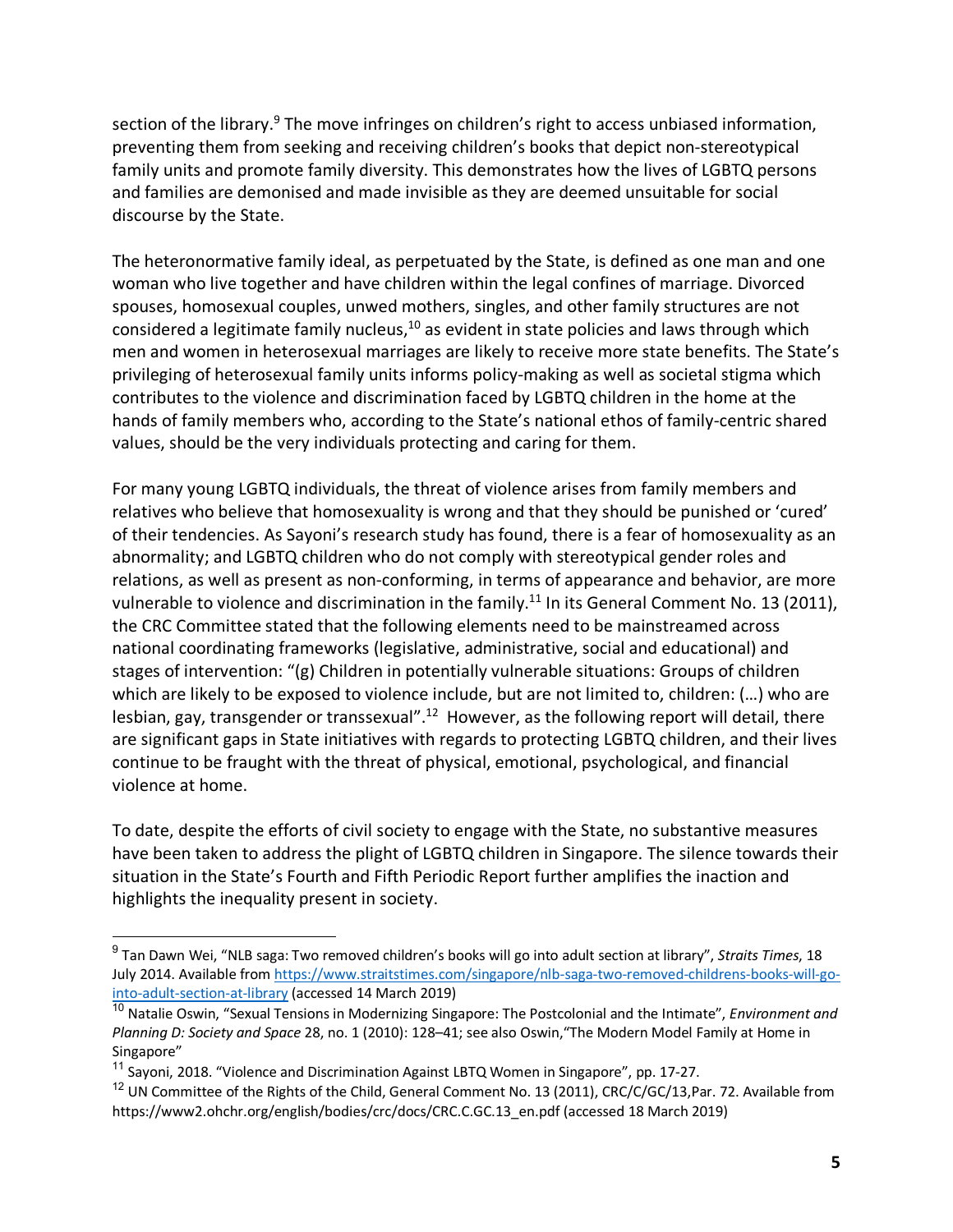In sum, the State's criminalisation of homosexuality, censorship of gender and sexual diversity, and heteronormative family ideals, work in tandem to create a hostile and non-inclusive environment for LGBTQ children to grow up and live in. This report will describe in further detail how violence and discrimination against them is currently prevalent, systemic and institutionalised, violating their rights as articulated in the CRC.

# **Recommendation: Adopt anti-discrimination legislation that protects LGBTQ children; and modify or eliminate discriminatory stereotypes against LGBTQ persons**

- We recommend that the State establish a roadmap and timeframe towards implementing anti-discrimination legislation to prohibit discrimination on all grounds, including gender and sexual orientation
- We recommend that the State propose a specific timeframe to rectify IMDA's media codes, policies and practices to equalise treatment of heterosexual and homosexual content
- We recommend that the State implement a comprehensive strategy within a reasonable timeframe to modify or eliminate stereotypes that discriminate against LGBTQ persons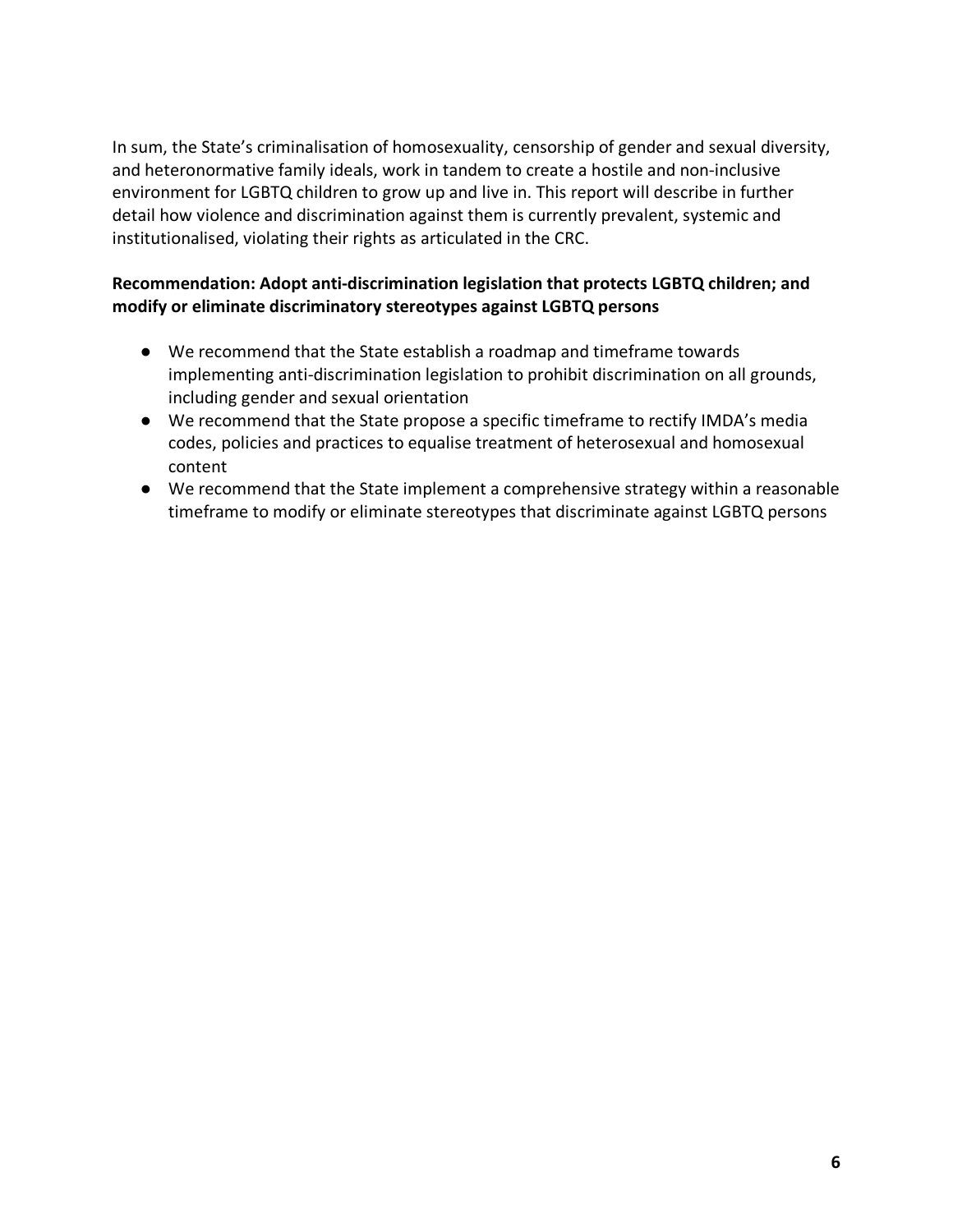# **UN CRC ARTICLE 3: BEST INTERESTS OF THE CHILD; UN CRC ARTICLE 9: SEPARATE FROM PARENTS; UN CRC ARTICLE 10: FAMILY REUNIFICATION**

#### **Children of same-sex partners**

Neither the law nor the State recognise same-sex relationships in Singapore, or marriages contracted in other jurisdictions between same-sex partners.<sup>13</sup> This has been a major cause of discrimination against and lack of protection for children of same-sex couples and those in transnational same-sex marriages.

In particular, legally married transnational same-sex couples are not able to stay in the same country as their legal spouse in Singapore, and children born to the non-legal parent are not entitled to citizenship and face difficulties getting long-term visas. This increases hardships, separation of families, and discriminatory treatments of children of LGBTQ parents by State and non-State actors, which deprives them of legal protection, fails to uphold the best interests of the child, and contravenes their right to be united with their family.

In addition, children born in same-sex families in Singapore do not enjoy the same rights, benefits or tax breaks as those born within heterosexual marriages, since they are legally seen as children of a single parent. These children cannot be legally cared for or maintained by the non-legal parent, and are not guaranteed continuity in the event of the separation of the samesex couple or the death of the legal parent. The non-legal parent also does not have the right to acquire kinship.

#### **Recommendations: Protect the rights of children of same-sex partners**

● We recommend that the State enact legislation to recognise and protect the rights of children from same-sex households within a specified timeline

<sup>&</sup>lt;sup>13</sup> Singapore, Women's Charter, chap. 353, sect. 12(1). Available from https://sso.agc.gov.sg/Act/WC1961 (accessed 29 March 2019)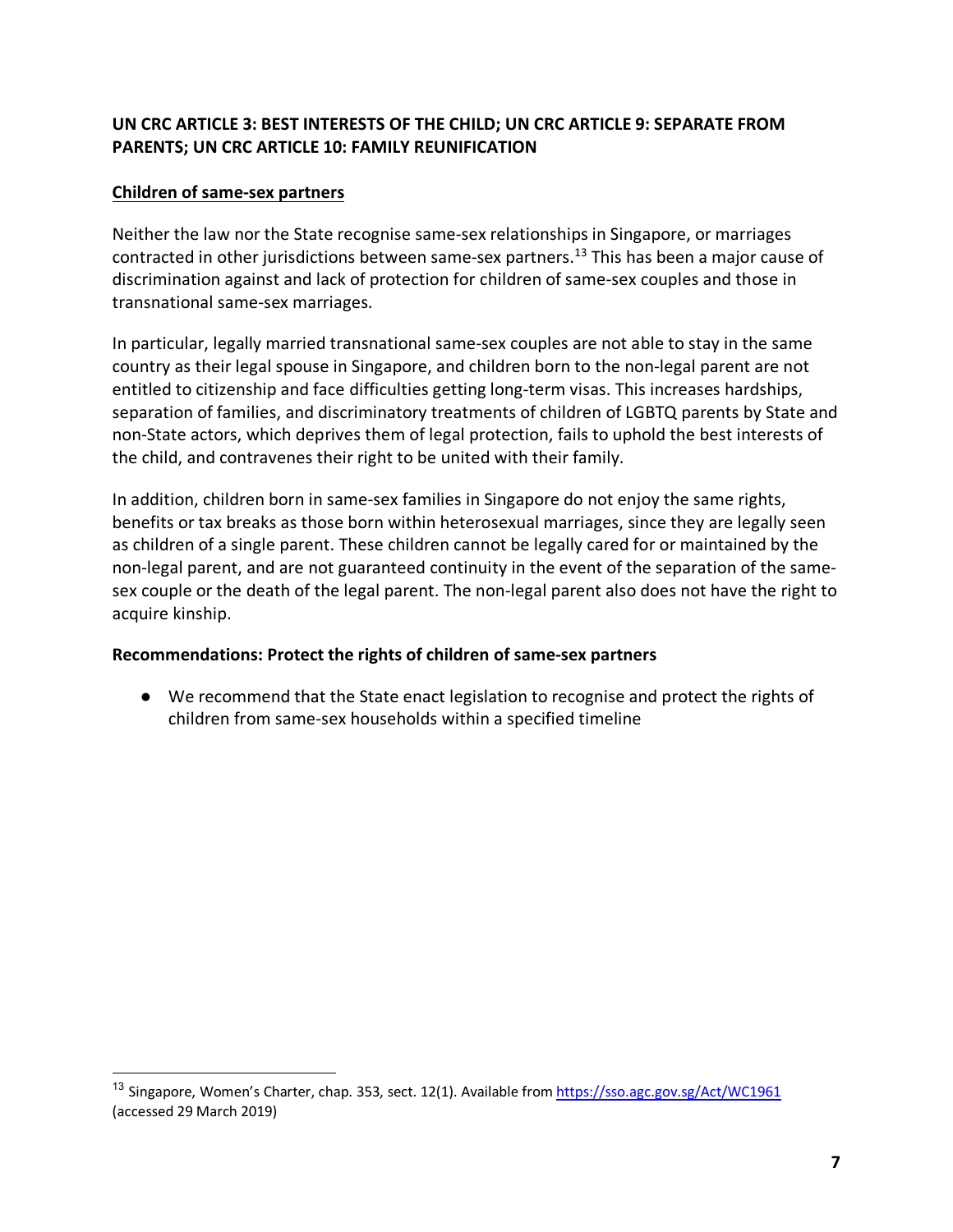#### **UN CRC ARTICLE 19: PROTECTION FROM ALL FORMS OF VIOLENCE**

While the State's Periodic Report has listed various initiatives such as screening and reporting guides, community-based specialist services, crisis hotlines, and public education campaigns to combat violence against children, $14$  it does not mention specific measures taken to protect LGBTQ children. All children, including LGBTQ children, have the right to be protected from being hurt and mistreated, physically or mentally. However, there still are significant gaps in addressing the specific needs of LGBTQ children and in efforts to protect them from abuse and neglect.

# **Violence from family members**

Homophobic and transphobic violence constitute a form of gender-based violence as these attacks are driven by a desire to punish those seen as defying stereotypical gender norms.15 In Sayoni's research, the majority of interviewees indicated that they had experienced violence as young children and teenagers aged 11 or older. <sup>16</sup> These acts of psychological and physical violence are frequently perpetrated by immediate family members. LGBTQ children are particularly vulnerable at home as they are financially dependent on their parents and unable to move out, which results in them living with violence and abuse.

Documented acts of physical violence include being slapped, punched, kicked, thrown against the wall, and hit with an object or dangerous weapon (e.g. hanger, belt, cane, chair, knife/chopper). Physical violence and deprivation particularly affect LGBTQ children if they come out, are involuntarily outed, or express gender non-conforming behavior or characteristics at a young age. (See **Annex A** for Elaine's story). Based on the narratives gathered, LGBTQ children live in constant fear due to intimidation and threats from family members to throw them out of the home or physically hurt them.

Findings from focus group discussions and Sayoni's research demonstrate that psychological violence towards LGBTQ children is especially prevalent. Homophobic, biphobic or transphobic family members believe that LGBTQ children are ill or morally reprehensible. In such instances, family members attempt to "correct" their non-normative sexual orientation or gender identity. This includes shaming LGBTQ children, bullying them with harassment, verbal abuse, and making them seek "conversion therapy" (clinical, religious, or otherwise). For example, a bisexual teenager was verbally and emotionally abused, isolated, and subjected to deprivation and psychological distress (See **Annex A** for Sofia's story). LGBTQ children may thus experience a strong sense of entrapment when the psychological violence escalates and they are unable to escape or move out of the family home.

<sup>&</sup>lt;sup>14</sup> CRC/C/SGP/4-5, Pars. 61-65.

<sup>&</sup>lt;sup>15</sup> United Nations Human Rights Council, "Discriminatory laws and practices and acts of violence against individuals based on their sexual orientation and gender identity", A/HRC/19/41: pp. 8, para. 20, 17 November 2011. Available from https://www.ohchr.org/documents/issues/discrimination/a.hrc.19.41\_english.pdf (accessed 18 March 2019)

<sup>&</sup>lt;sup>16</sup> Sayoni, 2018. "Violence and Discrimination Against LBTQ Women in Singapore", pp. 17-27.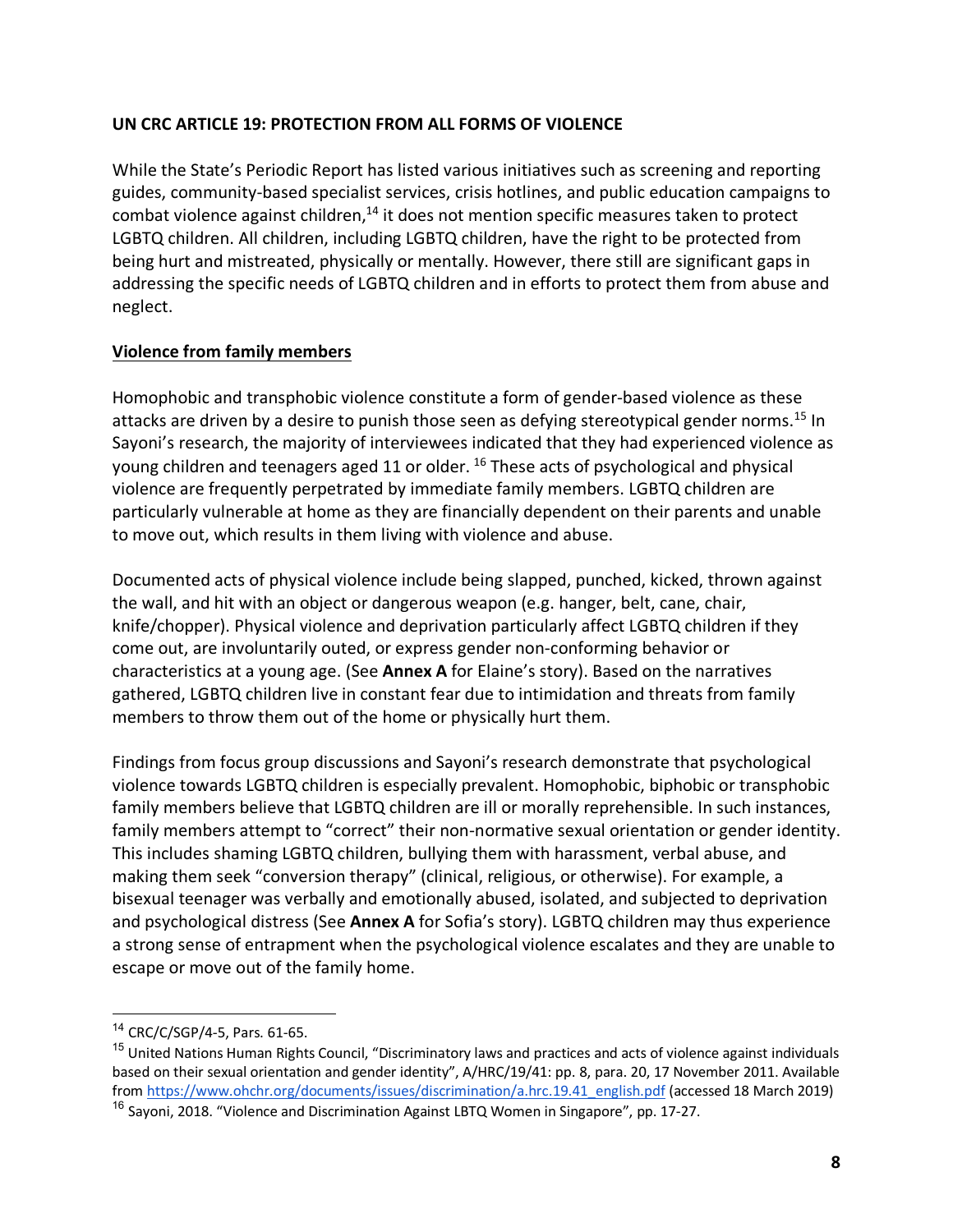Family life for LGBTQ children who experience physical and/or psychological violence tends to be emotionally fraught, and they are made to feel abnormal or a disappointment to the family because of their sexual orientation or gender identity. (See **Annex A** for Emma's story). This, along with the constant fear that they may be punished, often negatively impacts LGBTQ children's psychological and emotional wellbeing, and can lead to depression, anxiety or other mental health issues.

#### **Barriers to reporting and gaps in service provision**

Based on existing policies, the State declares that no child should be abused and it has been enhancing protection measures to better support child victims.<sup>17</sup> However, LGBTQ children face extraordinary obstacles to reporting and seeking help. The stigma of being LGBTQ, associated with the Penal Code Section 377A and media censorship, as well as the lack of awareness of what constitutes abuse from survivors and the authorities, are critical factors in the failure to report or seek help.

Sayoni's research found that the low rates of reporting and seeking assistance are caused by the following factors: the high levels of stigma associated with reporting; the fear of being outed; the culture of shame, victim-blaming and self-blame for violence survivors; a lack of awareness of resources; the fear of retraumatisation through the reporting process; or a belief that the reporting process would not be helpful because of discriminatory laws and policies.  $^{18}$ One respondent, Elaine, who experienced violence at home, downplayed the bullying and sexual harassment she encountered at school because she had already been subjected to worse from her mother. Violence and discrimination may be normalized among LGBTQ children, which results in them tolerating abuse and violence over long periods of time during their formative years. Moreover, it can also lead them to not framing these violations as crimes, despite the long-term, damaging physical and psychological effects that impact children for years afterwards.

The absence of LGBTQ-specific structures of protection makes LGBTQ children vulnerable to acts of violence and discrimination enacted by family members, members of the public, and state officials, and significantly impedes their access to justice. Despite the State's claim<sup>19</sup> that the Protection from Harassment Act (POHA) safeguards all persons (including children) from violence and harassment, it is not clear that it explicitly protects individuals from violence and harassment perpetrated on the basis of non-conforming SOGIESC. While screening and reporting guides enhance the capabilities of frontline professionals, such as teachers, social workers and law enforcement staff, to identify early warning signs and report abuse, there is a lack of sensitivity training and LGBTQ-specific guidelines which draw attention to the violence and discrimination affecting LGBTQ children and their specific needs. Furthermore, there are no State services and few non-State services for LGBTQ-affirmative intervention and counselling.

 <sup>17</sup> CRC/C/SGP/4-5, Par. 61

<sup>&</sup>lt;sup>18</sup> Sayoni, 2018. "Violence and Discrimination Against LBTQ Women in Singapore", pp. 85

<sup>&</sup>lt;sup>19</sup> CRC/C/SGP/4-5: Par. 19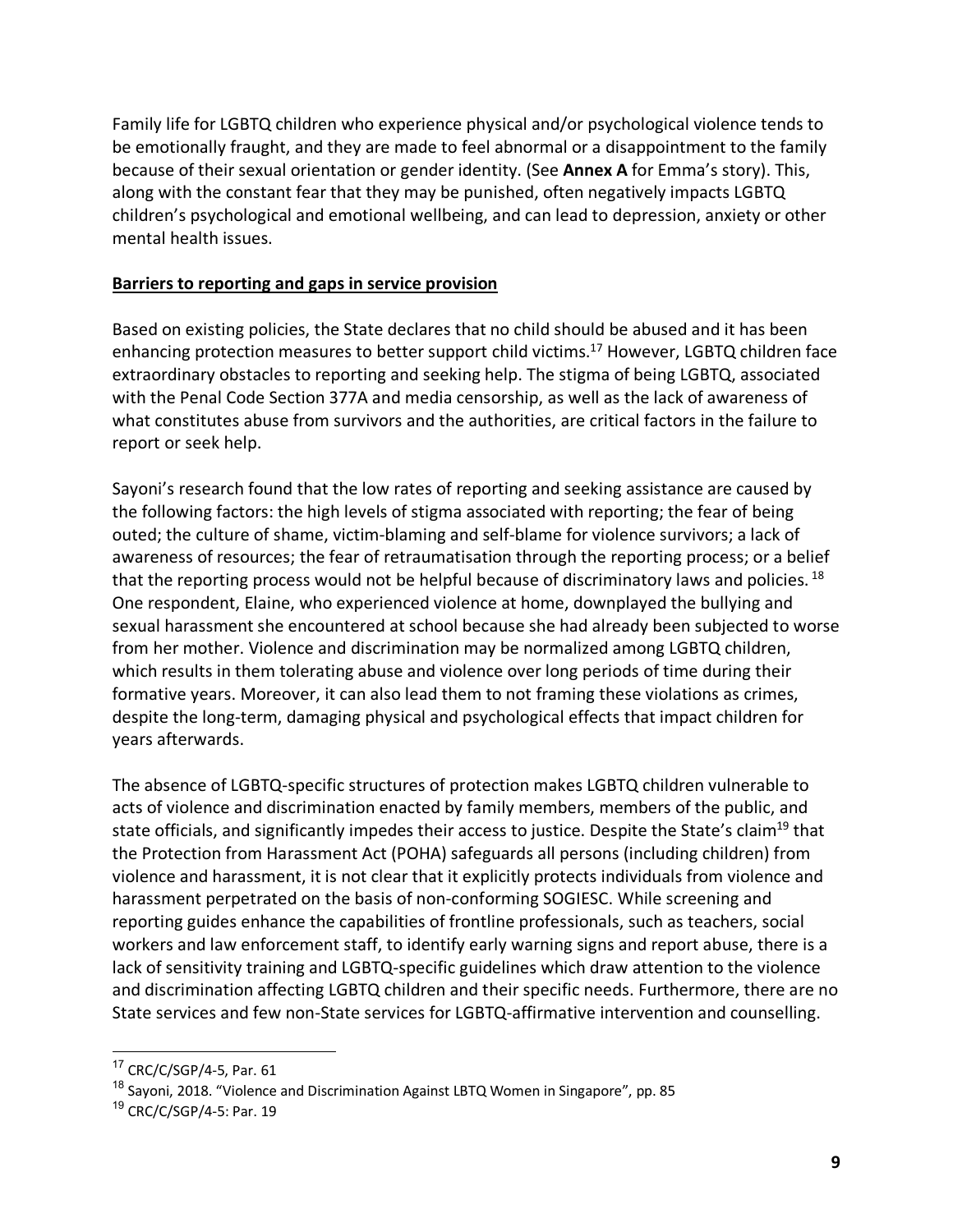# **Recommendation: Raise awareness and strengthen capacity among State and non-State actors**

- Conduct LGBTQ-affirmative sensitivity training for teachers, law enforcement officers, family violence service providers, including all agencies in the National Family Violence Networking System, to adequately assist, counsel, and support LGBTQ children victimsurvivors of violence
- Institute mandatory protocols in State agencies to ensure that violations against LGBTQ children, when reported, are processed and attended to without discrimination or prejudice
- Encourage LGBTQ children to report incidents of violence with LGBTQ-inclusive public education campaigns and comprehensive sexuality education in schools
- Strengthen and provide capacity building for shelters and non-governmental organisations that provide LGBTQ-affirmative assistance to victims of violence or abuse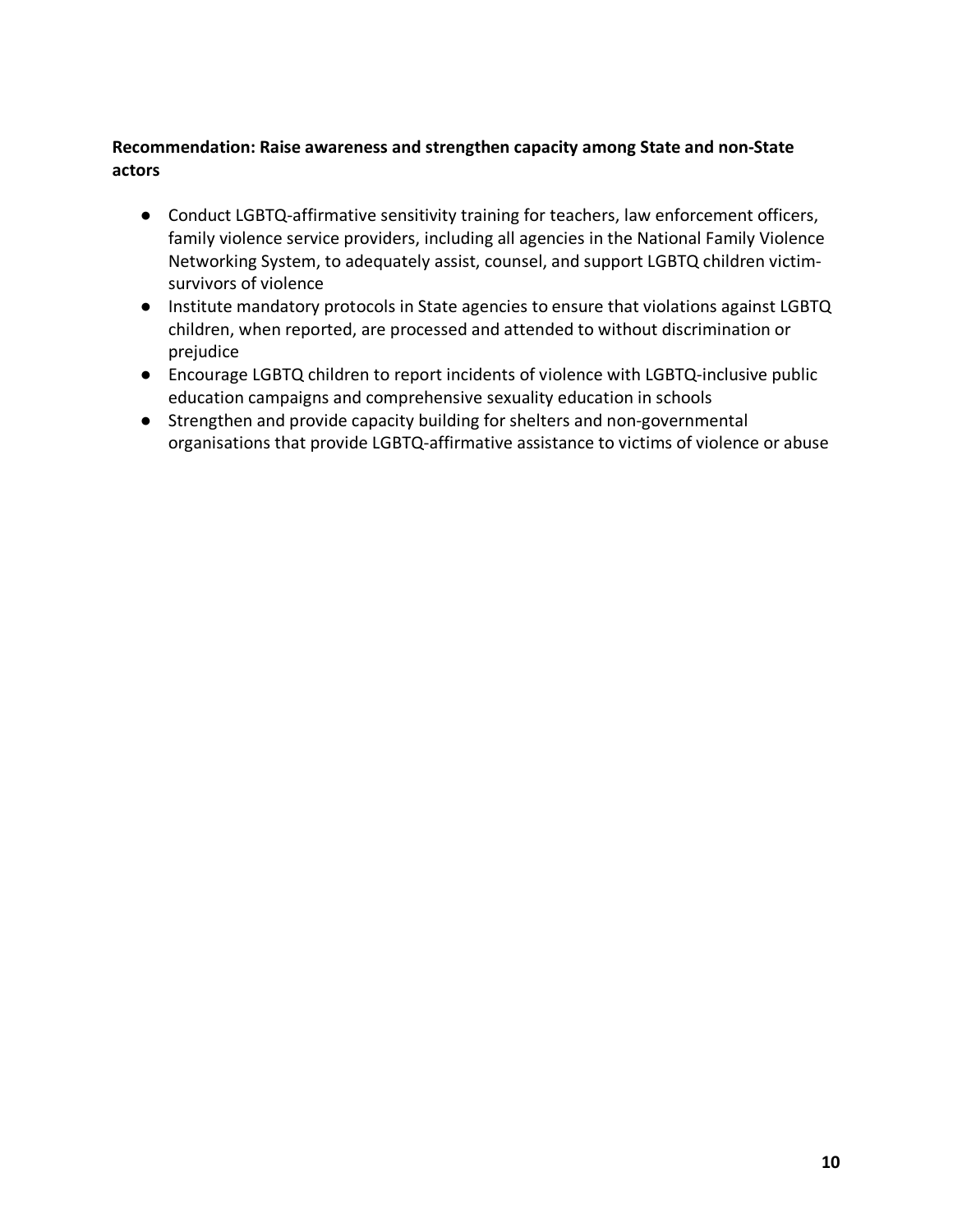#### **UN CRC ARTICLE 24: HEALTH AND HEALTH SERVICES**

LGBTQ children often struggle with the multiple stresses resulting from discrimination against their sexual orientation, gender identity or expression. However, there is a lack of concrete effort by the State to understand and address their overall psychosocial, mental, and physical healthcare needs, and there are limited services available. This inaction demonstrates how LGBTQ children do not have equal right to the highest attainable standard of health.

#### **Serious health risks for transgender children and youth**

The limitations of the Singapore healthcare system generate obstacles for LGBTQ children, particularly transgender children, resulting in serious mental and physical health issues. In order to change the legal gender marker on their official documents, transgender individuals are required to go through hormone replacement therapy (HRT) and sex reassignment surgery (SRS). To undergo treatment, transgender persons require a letter from a psychiatrist certifying the presence of gender dysphoria before they can see an endocrinologist for HRT. This is an expensive process that is not subsidised by the public healthcare system. Furthermore, the requirement of SRS inhibits transgender individuals, who do not want or cannot afford surgery, from changing their legal gender marker, which poses an obstacle for the right to express their lived gender on their identification.

Transgender children's healthcare needs are significantly underserved: there is only one public hospital that has a few doctors who can provide sensitive care and referrals to commence hormone therapy. <sup>20</sup> Furthermore, puberty blockers, medications which provide transgender youth with time to further explore their identity while inhibiting the development of predisposed sex characteristics caused by the onset of puberty, are currently unavailable in Singapore.

Transgender respondents stated that it is extremely difficult to access locally based professional aid for transitioning, and often found their own resources through informal or online networks. This was due to a combination of factors: the perception that healthcare providers would not be able to provide suitable and sensitive care; and the lack of subsidies from the State for the transition process as these medical processes are not covered by Medishield Life (national health insurance scheme) and Medisave (social security savings scheme that pays for medical care for individuals and immediate family members).

<sup>&</sup>lt;sup>20</sup> TransgenderSG, "Trans healthcare in Singapore", https://transgendersg.com/healthcare.php (accessed 28 March 2019)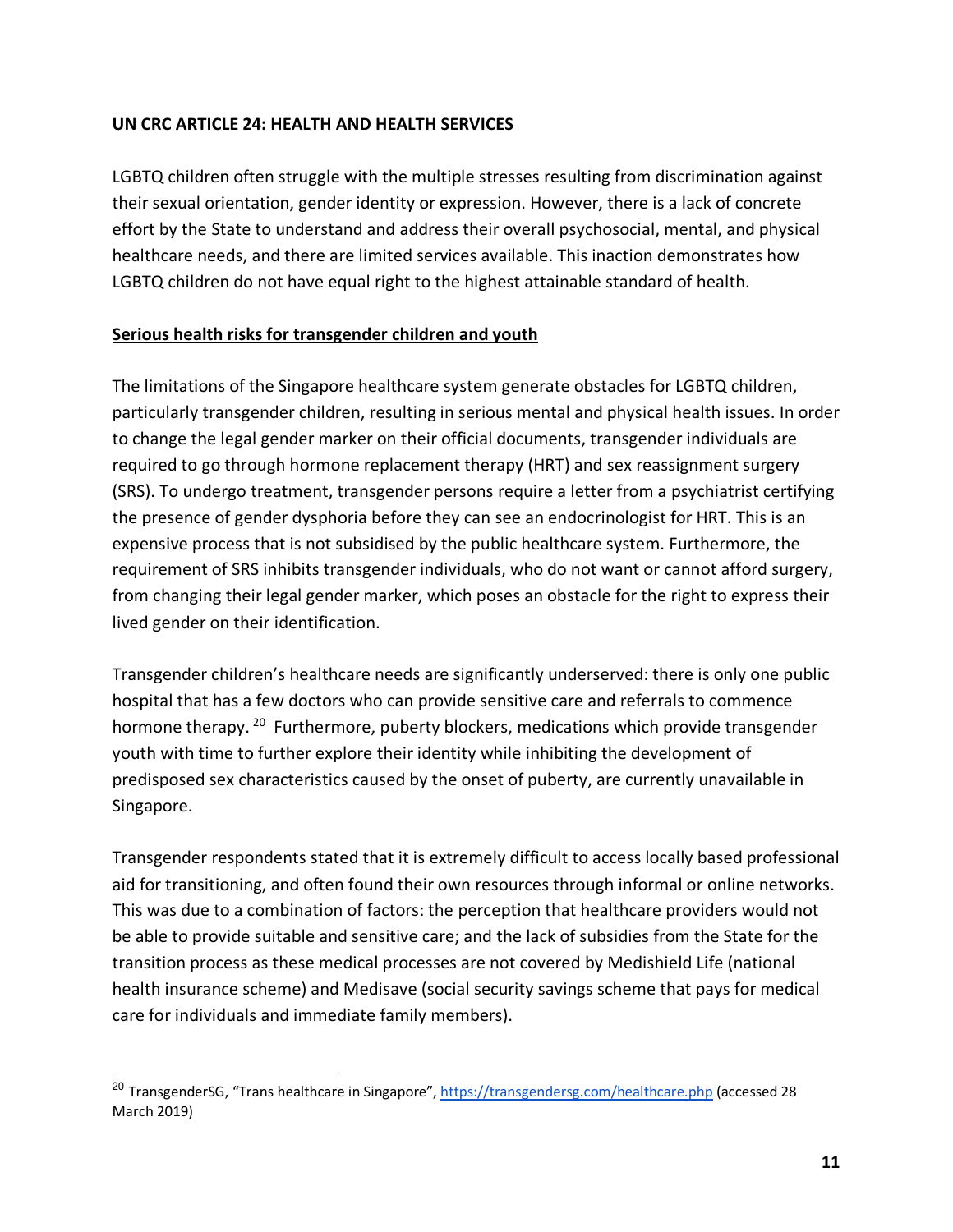Transgender teenagers navigate the healthcare system in a legal "grey area"; while it is unclear if there are legal guidelines requiring a minimum age for HRT, doctors require parental consent if they are under the age of 21. As parents of transgender children may be unaccepting and unsupportive, transgender teenagers may resort to self-medication by buying hormonal medication online.<sup>21</sup> Without the benefit of regular monitoring by healthcare professionals, undergoing HRT independently carries great health risks. This lack of access to necessary medical information and treatment highlights the healthcare inequalities and challenges faced by transgender children, which results in serious impacts on their mental and physical health and development.

# **Recommendations: Improve access to transgender-affirmative psychological and medical services through financial assistance and revision of policies**

- Recognise HRT as a medically-necessary procedure for transgender persons and extend current subsidy schemes, such as Medishield Life and Medisave, to provide financial assistance for HRT and other transition-related healthcare
- Improve access to healthcare and medical treatment for transgender adolescents by permitting the sale of puberty blockers and lowering the minimum age requirement of independent decision-making for HRT to 18 years old
- Provide targeted psychological support services, such as transgender-affirmative counselling, to transgender children who are in conflict with their parents or families regarding transition
- Revise guidelines and policies that require SRS or other medical verification before transgender persons can change their legal gender marker

# **Inequalities in access to LGBTQ-affirmative mental healthcare**

The State's report asserts that it has been taking measures to address the mental health needs of children in Singapore, through talks and workshops in schools, suicide prevention programs, and other support services and programs to provide training in better identifying and managing children at higher risk.<sup>22</sup> However, it does not mention measures taken to address the specific mental health needs of LGBTQ children, who are more likely to experience depression, suicidal ideation and self-harm. Our research suggests that the current healthcare system in Singapore does not provide adequate support to LGBTQ adolescents, as there are insufficient social services and professionals who can understand and support their specific needs and challenges.

 <sup>21</sup> Kok Xing Hui, "Under-21s go online to buy hormone pills", *Straits Times*, 16 January 2017. Available from https://www.straitstimes.com/singapore/health/under-21s-go-online-to-buy-hormone-pills (accessed 28 March 2019).

<sup>22</sup> CRC/C/SGP/4-5, Pars. 131-133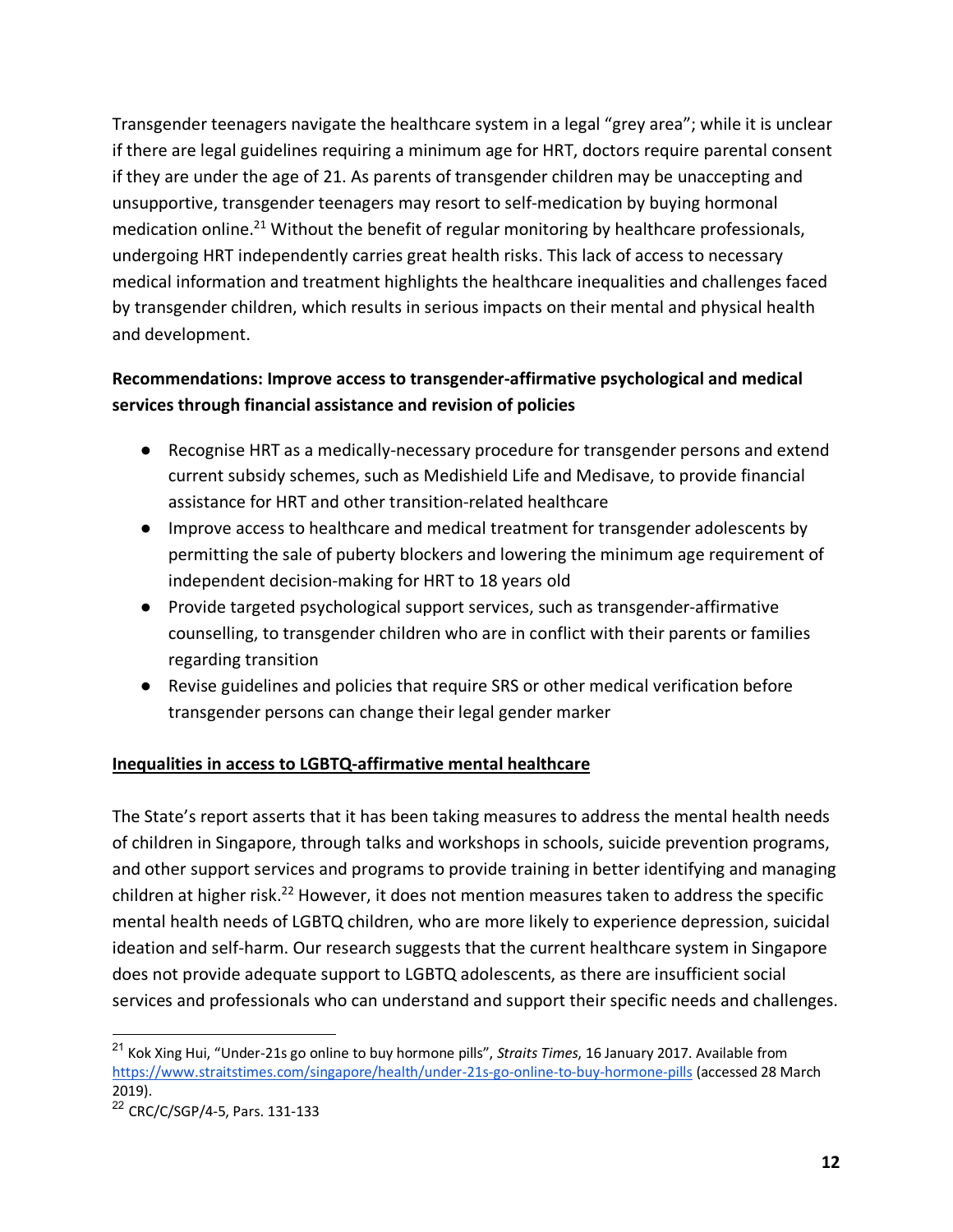This lack of LGBTQ-affirmative mental health services is linked to the inherent social stigma associated with LGBTQ persons, which are institutionalized by discriminatory laws and policies, such as Section 377A, the restrictions on teaching of non-heterosexual sexualities in sex education programs, and media censorship.

Majority of our respondents stated that they struggle with mental health issues. Some examples of self-reported conditions include the following: depression, anxiety, trauma and low self-esteem, as a result of prejudice and discrimination associated with their sexual orientation, gender identity or expression. Despite experiencing such mental health conditions, the respondents shared expressed the strong fear of seeking help through school counsellors and staff, as many reported that they were not LGBTQ-affirmative and may reveal their sexual orientation or gender identity to their parents without their consent. Such involuntary disclosure would often result in the home becoming an unsafe environment and further jeopardise LGBTQ children's health and safety. For those who have sought help for their mental health through a school counsellor, their psychological distress was exacerbated due to the lack of LGBTQ-affirmation and denial of their identity (See **Annex B** for James' story).

Mental healthcare services have to contact children's parents for consent before assessment and treatment. For many LGBTQ children under the age of 21, who are not out to their parents and struggling to come to terms with their sexual orientation and/or gender identity, this poses as another barrier to healthcare. Findings from Sayoni's focus group discussions indicate that lack of family support and stigma against LGBTQ issues as well as mental illnesses, can often result in LGBTQ children having their mental health challenges overlooked or undiagnosed by medical professionals, or merely ignored or dismissed simply as a passing phase by their parents, who may refuse to allow children to seek treatment.

There are currently no State services and few non-State services which provide LGBTQaffirmative counselling and mental health treatment. LGBTQ children thus experience disproportionate barriers to receiving life-saving mental healthcare; and are exposed to greater risk of mental health challenges going unresolved, which could lead to detrimental consequences for both short-term and long-term overall wellbeing.

# **Recommendations: Increase support for LGBTQ mental healthcare**

● Provide LGBTQ-sensitivity training for frontline professionals, such as social and healthcare service providers, social workers, school counsellors and teachers, in order to provide adequate and affirming support to LGBTQ children experiencing mental health issues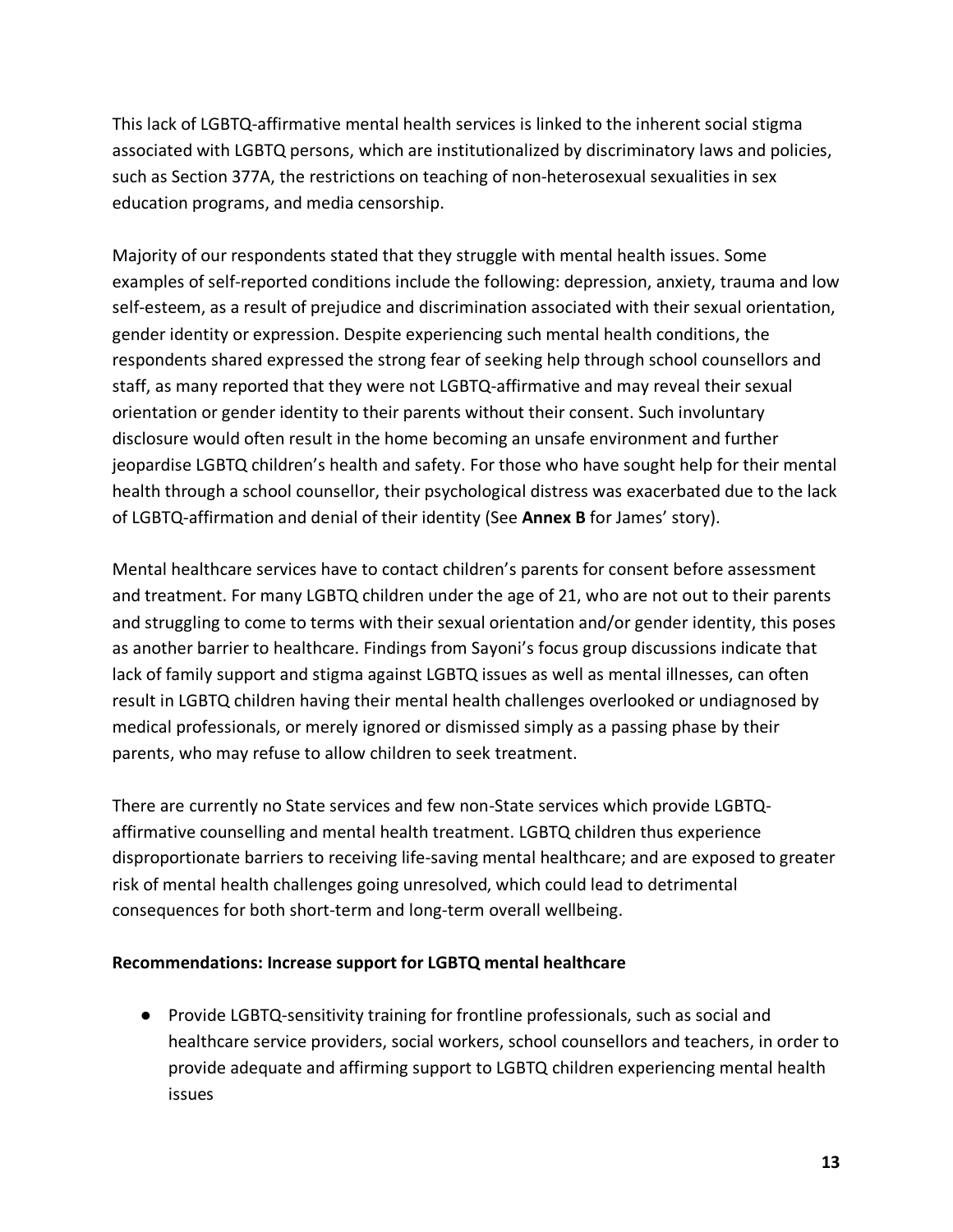- Allocate resources and implement comprehensive LGBTQ-affirmative services in social service and mental healthcare sectors
- Provide targeted counselling and social services for LGBTQ children and their families
- Institute anti-discrimination and inclusivity/diversity policies for healthcare and social service providers
- Develop and launch sustained campaigns and programs for public education efforts to increase awareness of LGBTQ children's mental health needs and concerns

# **Lack of official position on "conversion therapy"**

International organisations such as the World Psychiatric Association<sup>23</sup> and the Pan-American Health Organisation<sup>24</sup> have recognised the deeply damaging effects of so-called "treatment of homosexuality" or "conversion therapy" (clinical, religious, or otherwise), and their potential to cause psychological harm. However, in Singapore, there are service providers with counseling and/or spiritual programs, which actively encourage or practice "gay conversion" and adopt discriminatory positions toward LGBTQ persons. LGBTQ children are already vulnerable, given the homophobic and/or transphobic environment they live in, and administering such practices could cause or exacerbate detrimental effects on their mental health, such as depression, selfloathing, and suicidal ideation (See **Annex B** for Sofia's story).

"Conversion therapy" constitutes a form of torture, or cruel, inhuman or degrading treatment, which also contravenes Article 37 of the CRC.<sup>25</sup> The CRC General Comment No. 20 (2016) condemns the imposition of "treatments" aimed at changing a person's sexual orientation or gender identity, and urges states to eliminate such practices.<sup>26</sup> Despite recommendations by the international organisations, State agencies such as the National Council of Social Services (NCSS) and the Ministry of Social and Family Development (MSF) have not released an official position or implemented policies on such unethical practices. This lack of clear ban or guidelines against "conversion therapy" creates an unsafe environment for LGBTQ children and their

<sup>&</sup>lt;sup>23</sup> World Psychiatric Association, "WPA Position Statement on Gender Identity and Same-Sex Orientation, Attraction, and Behaviours", 4 March 2016. Available from

https://www.wpanet.org/detail.php?section\_id=7&content\_id=1807 (accessed 28 March 2019)

<sup>&</sup>lt;sup>24</sup> Pan-American Health Organization, ""Therapies" to Change Sexual Orientation Lack Medical Justification and Threaten Health", 17 May 2012. Available from

https://www.paho.org/hq/index.php?option=com\_content&view=article&id=6803:2012-therapies-change-sexualorientation-lack-medical-justification-threaten-health&Itemid=1926&lang=en (accessed 28 March 2019)

<sup>&</sup>lt;sup>25</sup> Ignatius Yordan Nugraha, "The compatibility of sexual orientation change efforts with international human rights law", Netherlands Quarterly of Human Rights, 3 August 2017

 $^{26}$  CRC General Comment No. 20 (2016), Implementation of the Rights of the Child during Adolescence, CRC/C/GC/20, Par. 34.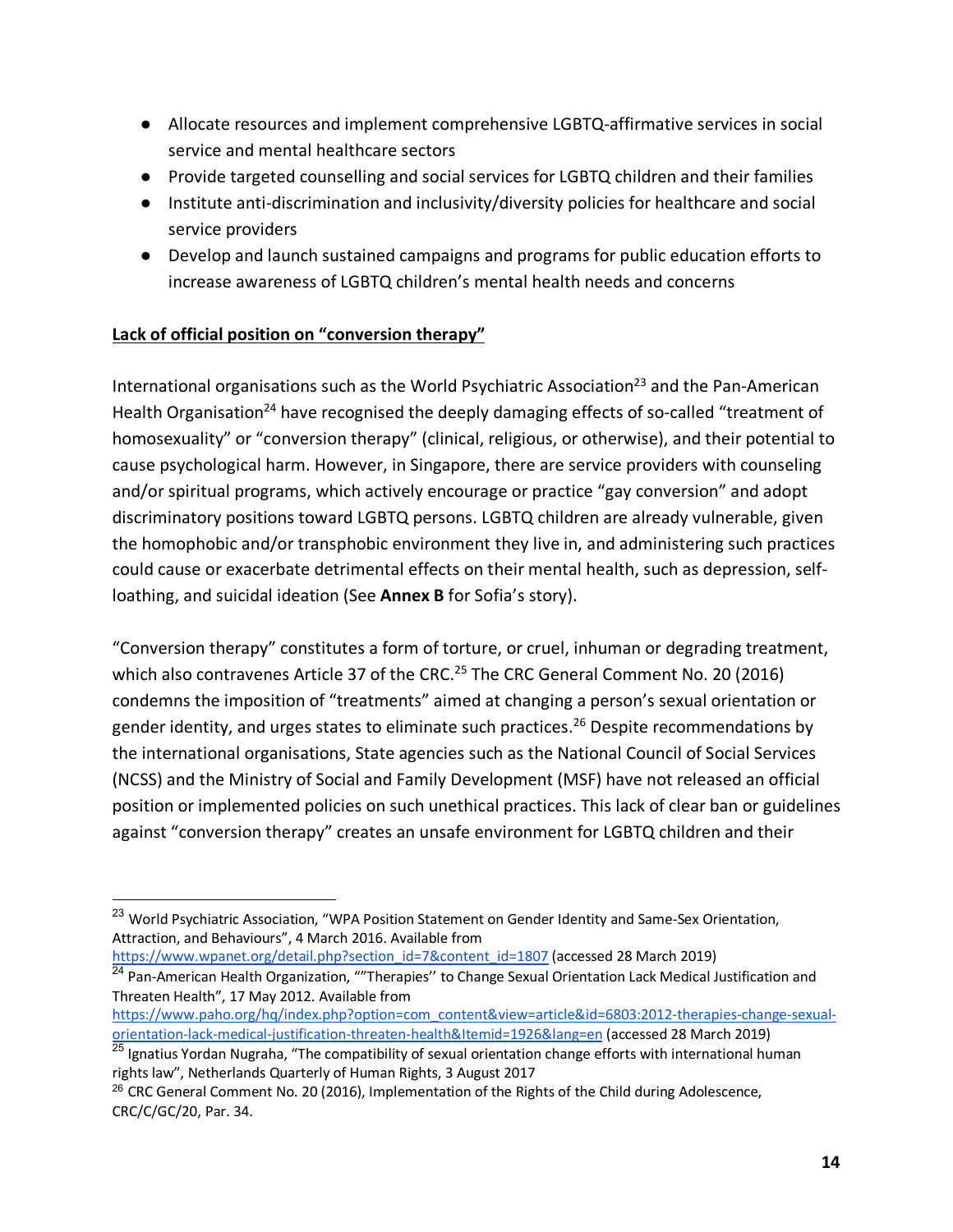families who are seeking help for their mental and emotional health, such as counselling and other social services.

# **Recommendation: Eliminate all forms of practices that constitutes "therapy" or "treatment" to correct a person's sexual orientation or gender identity**

● Implement a legal ban and provide guidelines against all practices that involve "conversion therapy" or practices that are discriminatory towards LGBTQ children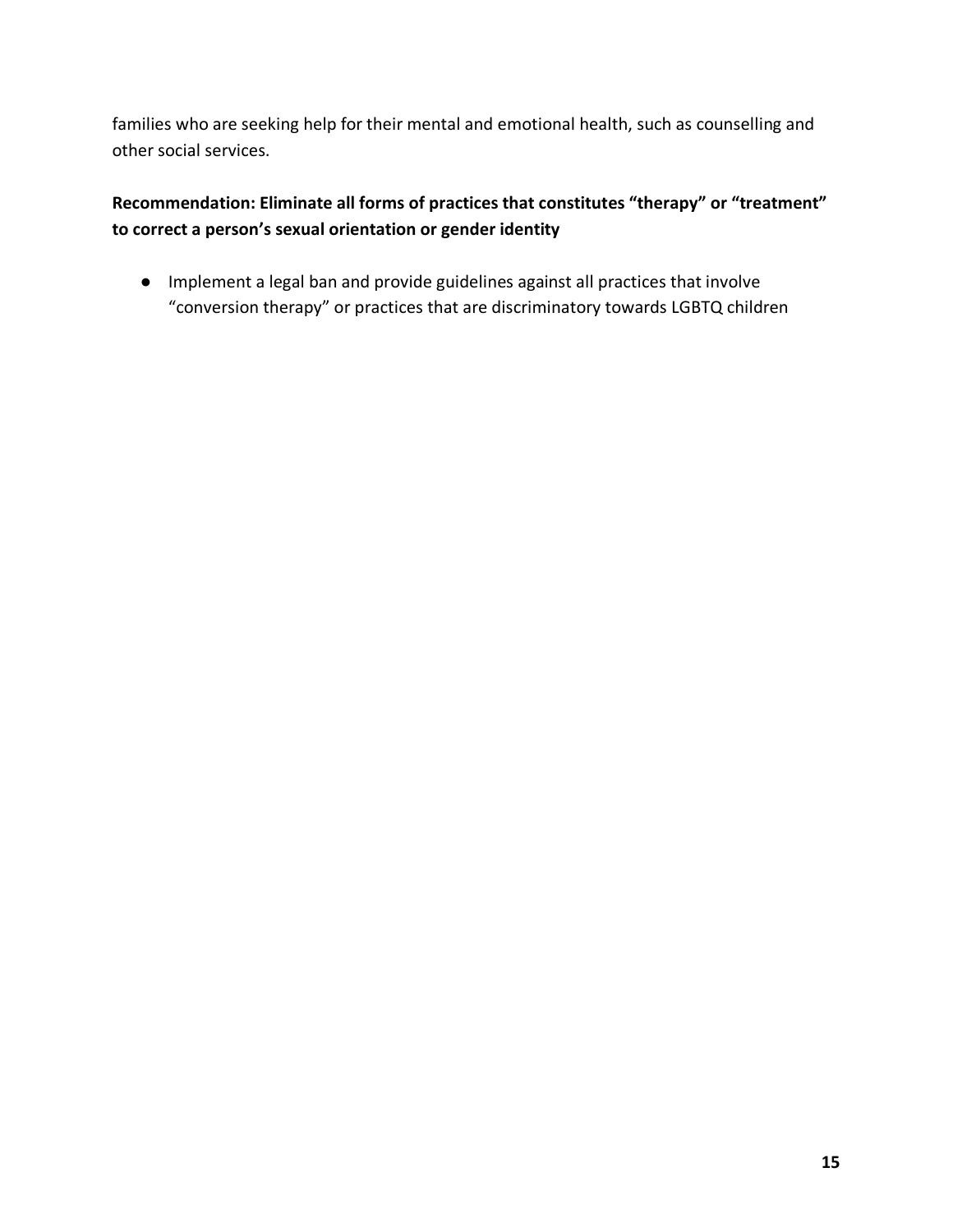#### **UN CRC ARTICLE 29: EDUCATION**

The State's Periodic Report asserts that in order to promote a bully-free culture, schools implement programs and campaigns to raise awareness of bullying and cyber-bullying; and school rules articulate that any form of hurtful behaviours are not acceptable.<sup>27</sup> However, our research indicates there are significant gaps in addressing the bullying and harassment LGBTQ students experience in schools. LGBTQ children are more likely to experience bullying and harassment in schools, based on their actual or perceived gender identity and/or sexual orientation; and such violence may be supported by institutional structures, such as gendered social norms, inaction by school staff and administration in response to peer bullying, and the absence of school policies that specifically prohibit violence and discrimination based on gender and sexual orientation. As stated in General Comment No. 1 (2001), "a school which allows bullying or other violent and exclusionary practices to occur is not one which meets the requirements of article 29 (1)."28

#### **Peer bullying and harassment in schools**

Peer bullying and harassment of LGBTQ children is prevalent and has a serious impact on the education and health of LGBTQ children.<sup>29</sup> From Sayoni's focus group discussions, Sayoni's research report<sup>30</sup> and Inter-University LGBT Network's (IULN) research paper<sup>31</sup>, many LGBTQ participants indicated being a victim or witness of cases of peer bullying and harassment while in school institutions as a young child or teenager, from as young as in primary school (age 7 and up). Verbal, psychological and physical harassment and bullying of students are often perpetuated by other students in their respective educational institutions.

Documented cases of bullying and harassment took the form of physical or verbal abuse and sexual harassment. This includes being constantly taunted by fellow students in a derogatory manner, physical and/or sexual harassment (See **Annex C** for Gina's story). Gender nonconformity is also a significant factor that increases the risk of experiencing bullying in schools (See **Annex C** for Fadilah's story). While there are anti-bullying policies in schools, they do not reflect SOGIESC-based based bullying, thereby hindering LGBTQ students from reporting violations and seeking protection. Many LGBTQ students fear reporting incidents of bullying and harassment as their peers would threatened to out the them in school or report their sexual orientation to teachers (See **Annex C** for Elaine's story). LGBTQ children thus do not have equal access to a safe and nurturing educational environment, and may often experience constant fear, uncertainty, and anxiety in schools.

 <sup>27</sup> CRC/C/SGP/4-5: Par. 158

<sup>&</sup>lt;sup>28</sup> UN Committee of the Rights of the Child, General Comment No. 1 (2001), CRC/GC/2001/1: pp. 6, para. 19, 17 April 2001. Available from https://www.refworld.org/docid/4538834d2.html (accessed 18 March 2019)

<sup>&</sup>lt;sup>29</sup> Sayoni and ASEAN SOGIE Caucus, 2017. "Report on Discrimination against LBTQ Women in Singapore", pp. 6

<sup>&</sup>lt;sup>30</sup> Sayoni, 2018. "Violence and Discrimination Against LBTQ Women in Singapore", pp. 52-60

<sup>&</sup>lt;sup>31</sup> Inter-University LGBT Network, 2017. "Confronting prejudice and discrimination in Singapore's universities"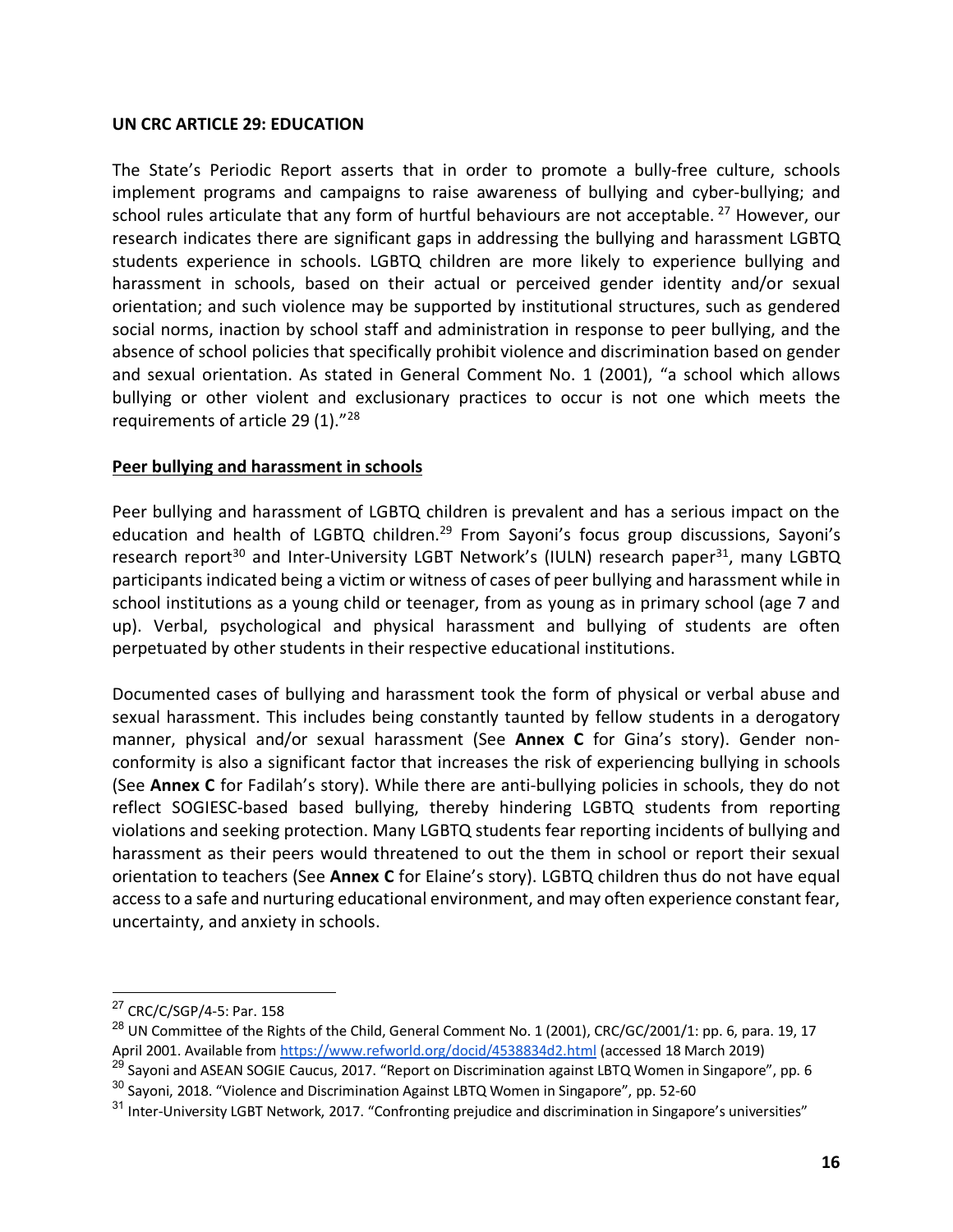# **Gender policing and lack of protection from educational institutions**

Our research found that teachers and the school administration may support the victimisation of LGBTQ students through their inaction in response to peer bullying. In many cases, schools had failed to take a hard stance against the discrimination and violence that LGBTQ students suffered, demonstrating an obvious failure of school policies to protect all students, especially in the case of discrimination based on one's sexual orientation, gender identity and/or expression. This often takes the form of victim-blaming (see **Annex C** for Gina's story), where schools fail to punish perpetrators accordingly. Instead, they often blame victims for their situation, and invade their right to privacy by questioning their gender non-conforming behavior, sexual history and identity.

In addition to bullying and harassment from peers, other members of the school community (including educators, principals, teachers, and counsellors) also play a prevalent role in the policing of gender identity/expression and sexual orientation. These forms of gender policing include forcibly separating same-sex couples, and policing appearances and behaviours. Many interviewees from the focus groups and Sayoni's research recounted incidents in which teachers told them to behave in a way that fit the stereotype of their assigned gender or face threats of punishment for not doing so. For example, teachers threatened Sofia, a bisexual student, to remove her from a student leadership position because of her non-conforming sexual orientation. LGBTQ students reported that teachers would frequently police their behaviours, such as the way they talk and walk, as well as their appearances. Documented incidents include punishment or reprimands for short hair on females and invasive checks on female students' bras (see **Annex C** for Sofia's story). In some cases, school staff failed to protect LGBTQ students' safety and privacy by disclosing their sexual orientation or gender identity, without the child's consent, to parents and/or peers (see **Annex C** for Jo's story). These actions by school staff fail to respect children's rights, such as their right to privacy and right to expression.

Since there are currently no administrative policies that directly address the treatment of LGBTQ children in schools, much of the reaction educators and teachers have is left to their own discretion, prejudices and personal biases. The constant policing and lack of protection of LGBTQ children makes school environments unsafe, which is extremely harmful to the physical, mental and emotional health of LGBTQ children.

# **Recommendation: Implement policies and training programs in schools that specifically address the treatment of LGBTQ students**

- Put in place clear guidelines and diversity codes that includes SOGIESC, and implement LGBTQ-inclusive sensitivity training programs for staff in educational institutions
- Revise current non-discrimination and anti-bullying policies in schools to explicitly prohibit violence and discrimination based on sexual orientation, gender identity and/or expression
- Educate teachers, school counsellors and allied educators to fill in training gaps and capacitate them in treating LGBTQ students equally, deal with bullying based on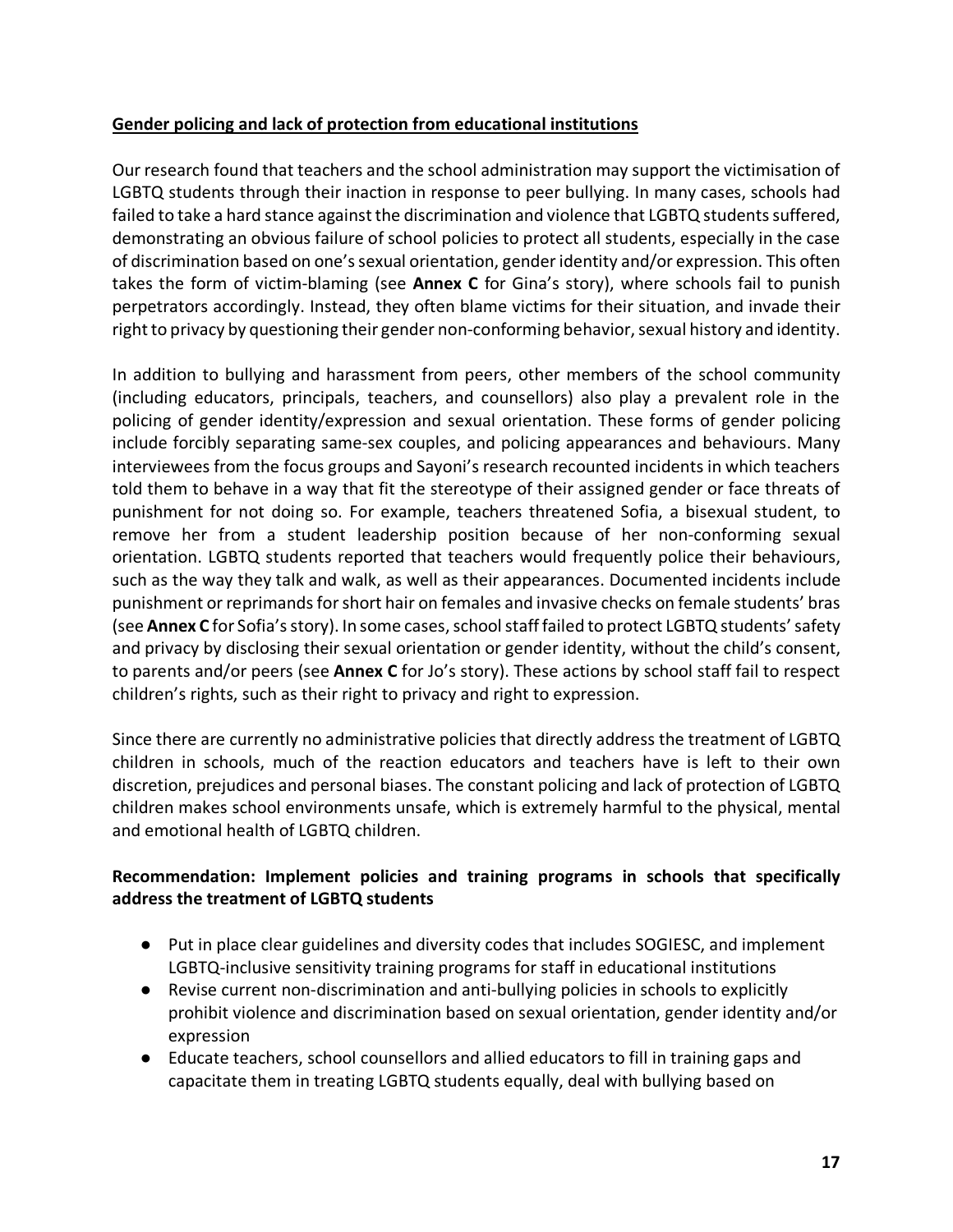SOGIESC, teach about LGBTQ issues, and handle LGBTQ relationships and troubled teenagers

● Set up or permit the establishment of LGBTQ-inclusive support groups in schools, such as gay-straight alliances, to promote awareness and understanding in order to lower rates of suicide and bullying

#### **Discrimination in sexuality education curriculum**

As stated in General Comment No. 20 (2016), the Committee has urged States "to adopt comprehensive gender and sexuality-sensitive sexual and reproductive health policies for adolescents, emphasizing that unequal access by adolescents to such information, commodities and services amounts to discrimination".<sup>32</sup> However, the current compulsory sexuality education adopted by public schools and overseen by the Ministry of Education (MOE) adopts an abstinence-based approach that provides limited information about STI prevention and contraception, and stigmatises sexual activity outside heterosexual marriage. <sup>33</sup> Discrimination takes on the form of the failure to include life-saving information on gender equality, sexual violence, consent, and diverse sexual orientations or gender identities in the sexuality education curriculum.

State-supported sexuality education programs provide little or negative information about samesex relationships. The syllabus states that it "teaches students what homosexuality is, and the current legal provisions concerning homosexual acts in Singapore"34, which in this case refers to the criminalisation of male homosexuality (Section 377A). Such guidelines and school policies signal disapproval towards non-heterosexual relationships, and prohibit sexuality education programmes that describe LGBTQ persons even in neutral terms. Majority of interviewees stated that in programmes where homosexuality was mentioned, it would contain negative connotations, often as something unnatural, immoral, illegal or predatory, or suggest that homosexuality is only temporary phase that could be "changed".

In 2014, a relationship workshop in a State school, Hwa Chong Institution, was revealed to propagate sexist gender stereotypes and erase sexual diversity.<sup>35</sup> The workshop was conducted by Focus on the Family, a well-known Christian conservative group and the Singapore chapter of a United States anti-LGBT group, together with the Social Development Network, a governmental

<sup>33</sup> Ministry of Education, Singapore, "MOE Framework for Sexuality Education", Sexuality Education, https://www.moe.gov.sg/education/programmes/social-and-emotional-learning/sexuality-education/moeframework-for-sexuality-education (accessed 19 March 2019)

<sup>&</sup>lt;sup>32</sup> UN Committee of the Rights of the Child, General Comment No. 20 (2016), CRC/C/GC/20: Par. 59, 6 December 2016. Available from https://www.refworld.org/docid/589dad3d4.html (accessed 18 March 2019)

<sup>&</sup>lt;sup>34</sup> Ministry of Education, Singapore, "Scope and Teaching Approach of Sexuality Education in Schools", Sexuality Education, https://www.moe.gov.sg/education/programmes/social-and-emotional-learning/sexualityeducation/scope-and-teaching-approach-of-sexuality-education-in-schools (accessed 19 March 2019)

 $\frac{35}{35}$  Elizabeth Soh, "Facilitators of controversial relationship workshop were "ineffective": HCI principal", Yahoo! News, 7 October 2014. Available from https://sg.news.yahoo.com/hwa-chong-student-calls-sex-ed-booklet-bychristian-group--bigoted%E2%80%9D-094040863.html (accessed 20 March 2019)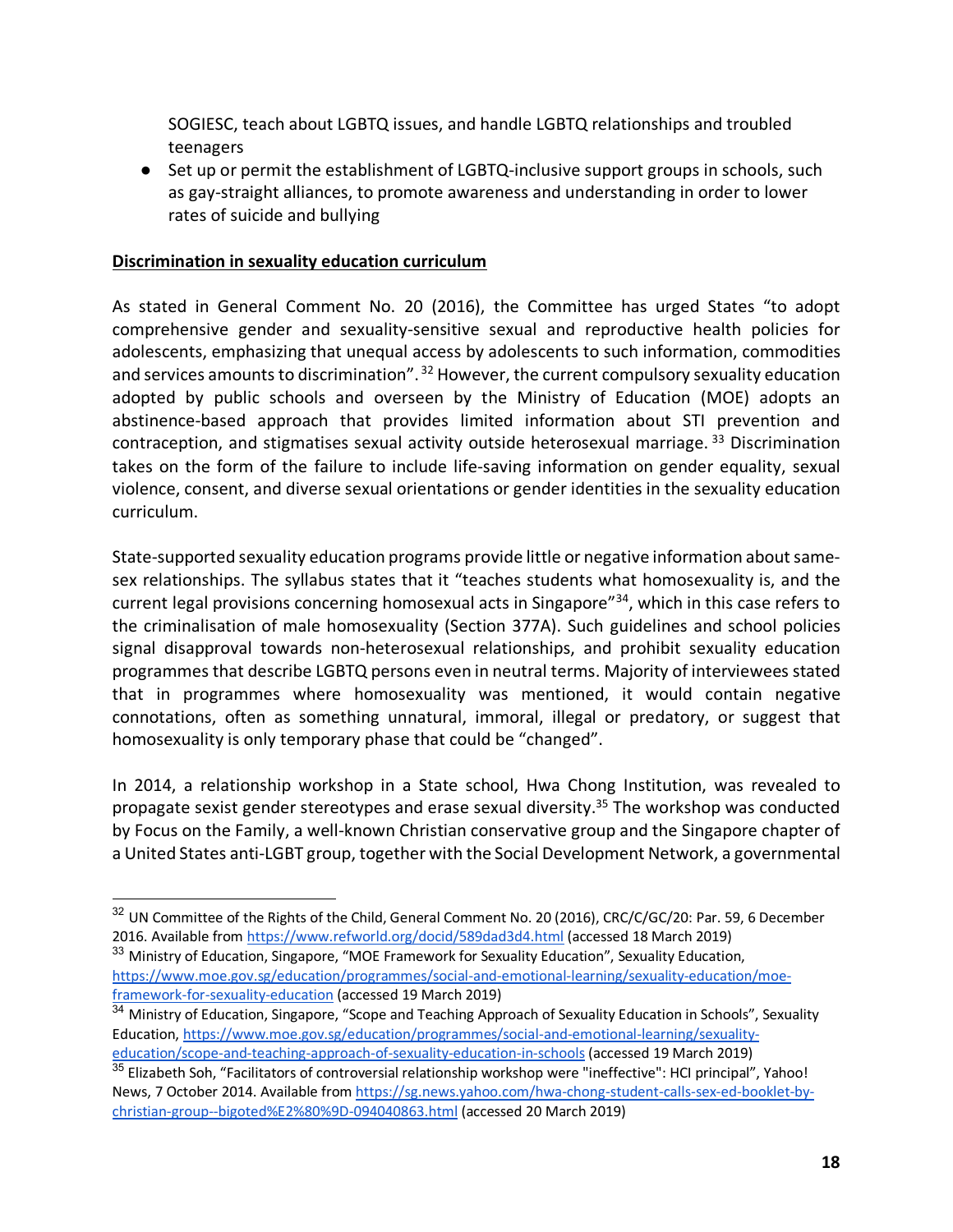body. Focus on the Family had been approved by MOE to run sexuality education programs in schools, despite its non-secular, anti-LGBT stance. In response to petitions calling for the workshops to be cancelled, MOE ceased the workshops and issued a letter to the press stating, "sexuality education is informed by mainstream values. These include the heterosexual married family being the basic unit of society, and respect for the values of different ethnic and religious communities on sexual matters".36 The letter further stated that it conducts regular audits to ensure that programs are secular in nature. However, the secularity of programs must still be called into question, as demonstrated by findings from our focus groups. Some interviewees stated that their secondary schools had incorporated Bible quotes and other religious teachings in sexuality education programs, which taught them that homosexuality is unacceptable and wrong.

Our research shows that current sexuality education programs does not only perpetuate harmful misconceptions, stereotypes and misinformation about LGBTQ individuals which supports social stigma and discrimination of LGBTQ children, but also harms the mental, physical, and emotional health of LGBTQ children, causing them to feel abnormal, depressed, confused, and marginalised. In addition, in Sayoni's research, LGBTQ children have been unable to identify and protect themselves against sexual abuse when it happens to them due to the lack of information and affirming sex education taught in schools.<sup>37</sup> Further, LGBTQ children have also been unwilling to report sexual assaults due to the negative portrayal of LGBTQ persons in sex education in schools. This infringes on LGBTQ children's right to be protected, to be provided with accurate and unbiased information regarding sexual and reproductive health, which negatively impacts their health and development.

# **Recommendation: Equalise access to information on LGBTQ sexual and reproductive health**

We recommend that comprehensive, secular and unbiased information about LGBTQ sexual and reproductive health issues be made equally accessible in the local sexuality education curriculum by:

- Including positive information on same-sex relationships and persons of minority SOGIESC in sexuality education curriculum
- Moving from abstinence-based sexuality education in schools to a positive and informative education that foregrounds the safety and psychological health of children and focuses on the elimination of gender stereotypes

<sup>&</sup>lt;sup>36</sup> Ministry of Education, Singapore, "MOE is mindful of secularity in education". Available from https://www.moe.gov.sg/news/forum-letter-replies/moe- is-mindful-of-secularity-in-education. (accessed 20 March 2019)

<sup>&</sup>lt;sup>37</sup> Sayoni, 2018. "Violence and Discrimination Against LBTQ Women in Singapore", pp. 32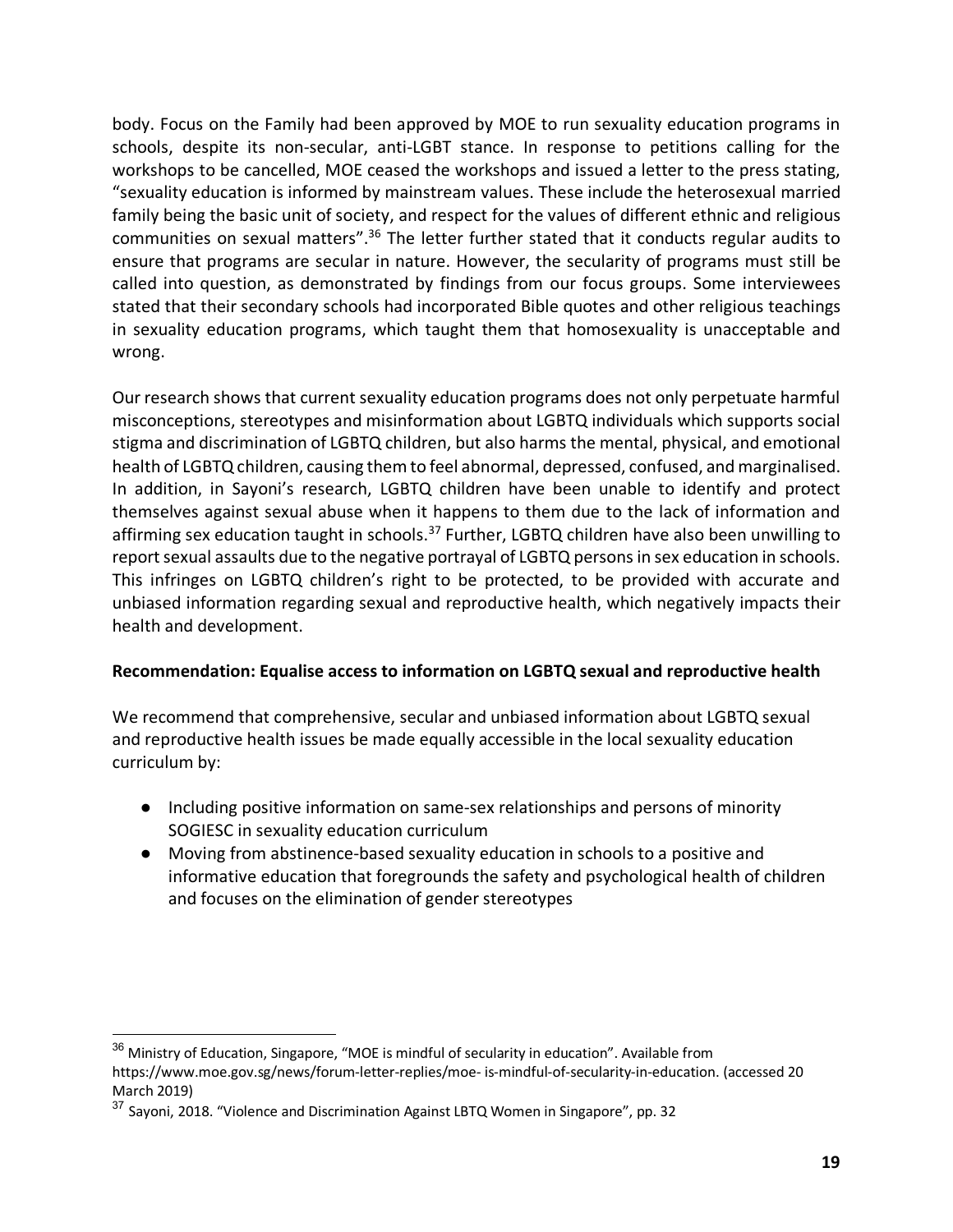# **QUESTIONS FOR THE SINGAPOREAN STATE**

We request the UN Committee on the Rights of the Child to raise the following questions to the Government of Singapore:

On non-discrimination:

- Please clarify if diverse sexual orientations and gender identities are included in the nondiscrimination provisions of the Constitution of Singapore?
- What specific laws has the State enacted that specifically mentions sexual orientation and gender identity to protect LGBTQ children from violence and discrimination?
- Is the State considering the revision of media codes and policies to allow for neutral or positive representations of LGBTQ persons, in order to modify or eliminate stereotypes that discriminate against LGBTQ persons?

Rights of children of same-sex partners:

• Is the State considering to enact or revise legislation to recognise and protect the rights of children from same-sex households?

Protection from all forms of violence:

- Does the State gather statistics on LGBTQ children who experience family violence based on their sexual orientation, gender identity or expression?
- What specific protections and LGBTQ-affirmative services are available to LGBTQ children who experience family violence?
- Are there policies and mandatory protocols that ensure cases of violence against LGBTQ children, when reported, are attended to without discrimination or prejudice?
- Is the State intending to create and implement LGBTQ-inclusive sensitivity training. public education programs or social services which cater to the protection, assistance and support of LGBTQ victim-survivors of family violence?

Health and health services:

- Is the State creating and implementing programs and services which attend to the healthcare needs of transgender children and youth, in particular, hormonal treatment, psychological support and follow-up?
- Does the State recognize the specific healthcare needs of transgender persons as medically-necessary in order to fall under current financial aid and subsidy schemes?
- Does the State gather statistics on adolescent suicide rates among LGBTQ children?
- What specific LGBTQ-affirmative services and resources are available to LGBTQ children experiencing mental health issues?
- Is the State intending to create and implement LGBTQ-sensitivity training for frontline professionals such as teachers, school counsellors and social workers?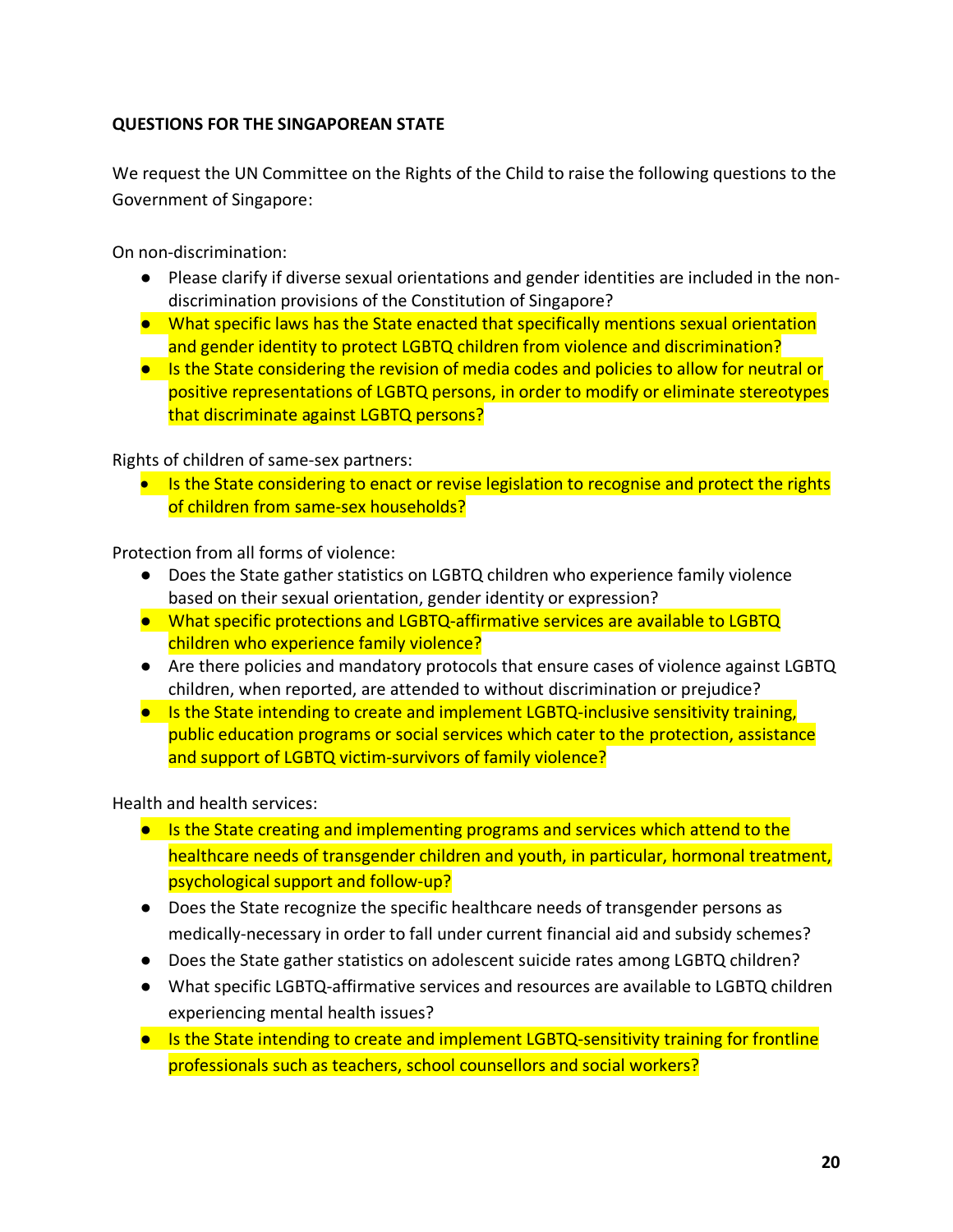- Is the State intending to implement LGBTQ-inclusive campaigns, services or programs, in order to provide adequate and affirming support and address LGBTQ children's mental health needs?
- What is the State's official position or policy concerning practices that involve "conversion therapy" for LGBTQ children?

Education:

- What specific policies and protection measures exist to counter bullying and discrimination based on sexual orientation, gender identity or expression in educational institutions?
- What specific remedies are offered to LGBTQ students who experience peer-bullying and abuse?
- Is the State intending to provide LGBTQ-inclusive sensitivity training programs for counsellors and staff in educational institutions in order to adequately support LGBTQ students?
- Is the State considering the revision of current sexuality education curriculum which are discriminatory towards same-sex relationships and persons of minority SOGIESC?
- Is the State intending to provide comprehensive sexuality education programs which address LGBTQ sexual and reproductive health, and aims to eliminate gender stereotypes?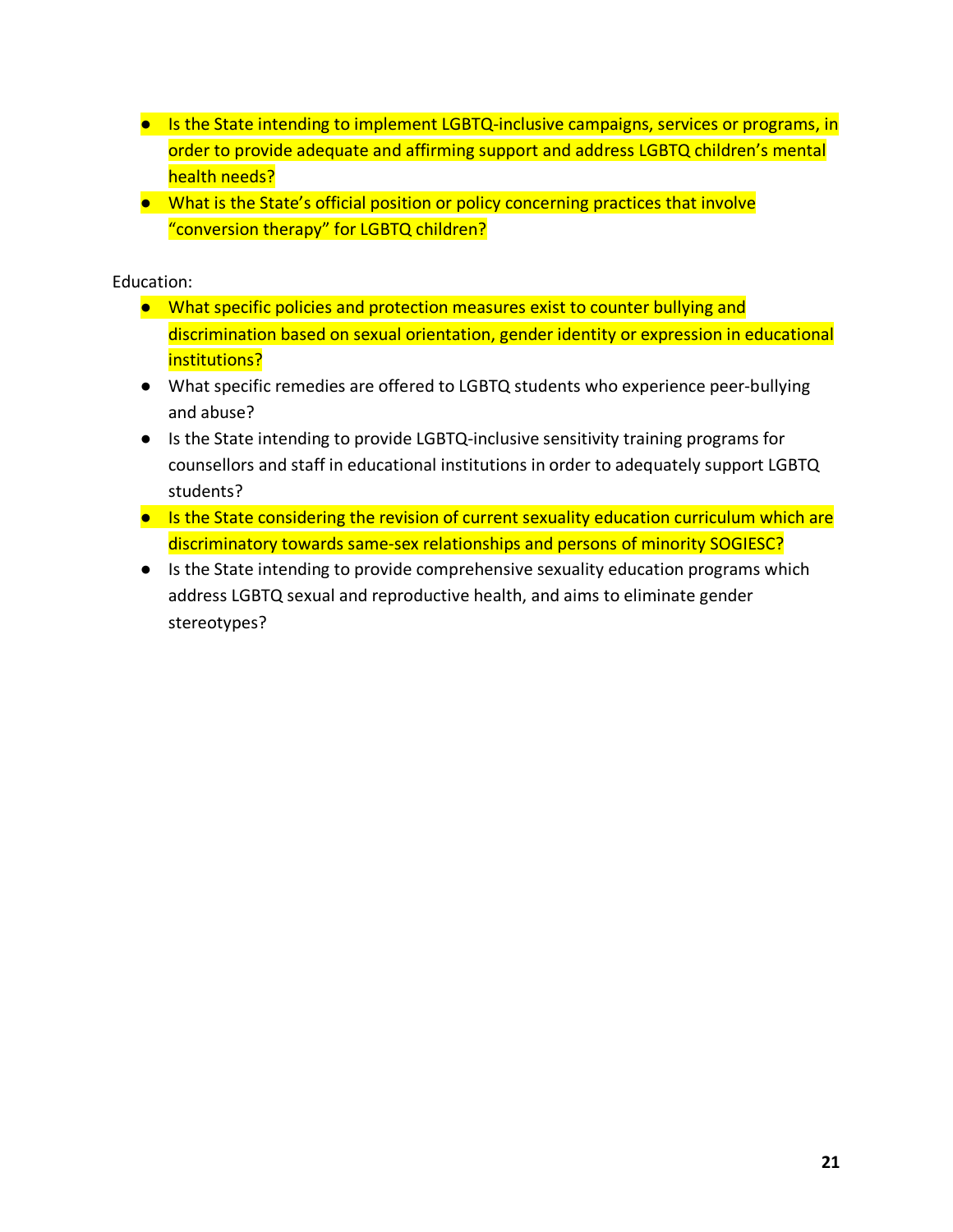Excerpts are taken from the findings of the focus group discussions conducted with LGBTQ children and youths, and from Sayoni's research report on violence and discrimination against LBTQ women.

# **Annex A (Narratives to Illustrate Forms of Violence Experienced by LGBTQ Children)**

# **Physical and psychological violence from family38**

A1. When Elaine was 14 years old, her mother hired a private investigator for about four months to find out if she was a lesbian. Elaine's mother declared that "lesbians are Satanic", and was physically violent and verbally abusive towards her. She threw a skateboard at Elaine, hit her, strangled her, and chased her with a chopper. In another incident, Elaine's mother stripped her naked and pushed her out of the house.

# **Deprivation and psychological violence from family39**

A2. Sofia, a 17 year old bisexual, was in secondary school when her parents found out about her relationship with a transman. They threatened that they could destroy his life, and told Sofia that she was a criminal. Her freedom and movements were severely restricted: she was only allowed to school and back, and did not have any means of contacting anyone outside her immediate family. Furthermore, they would subject her to psychological distress by threatening her that they had people everywhere watching and surveilling her movements, making her feel constantly paranoid.

# Psychological violence and maltreatment from family<sup>40</sup>

A3. When Emma was in primary school, her mother threatened that if she was attracted to girls, she would send Emma to a psychiatrist, in order to take medication to "cure" her. Her mother would frequently deny Emma's bisexual identity, shame her as a disgrace to the family, and emotionally abuse her by claiming that she would kill herself because of Emma and the trouble her sexual orientation has caused. In another incident during her teens, her mother locked Emma in her room and prevented her from using the toilet. The trauma and shame negatively impacted Emma's mental health, and she would often self-harm to punish herself as a result of internalising her mother's claims of same-sex attraction as wrong or dirty.

<sup>&</sup>lt;sup>38</sup> The following information is based on a narrative shared during Sayoni's research study conducted in 2014

 $39$  The following information is based on a narrative shared during the focus group discussion held on 1 Mar 2019

<sup>&</sup>lt;sup>40</sup> The following information is based on a narrative shared during the focus group discussion held on 6 Mar 2019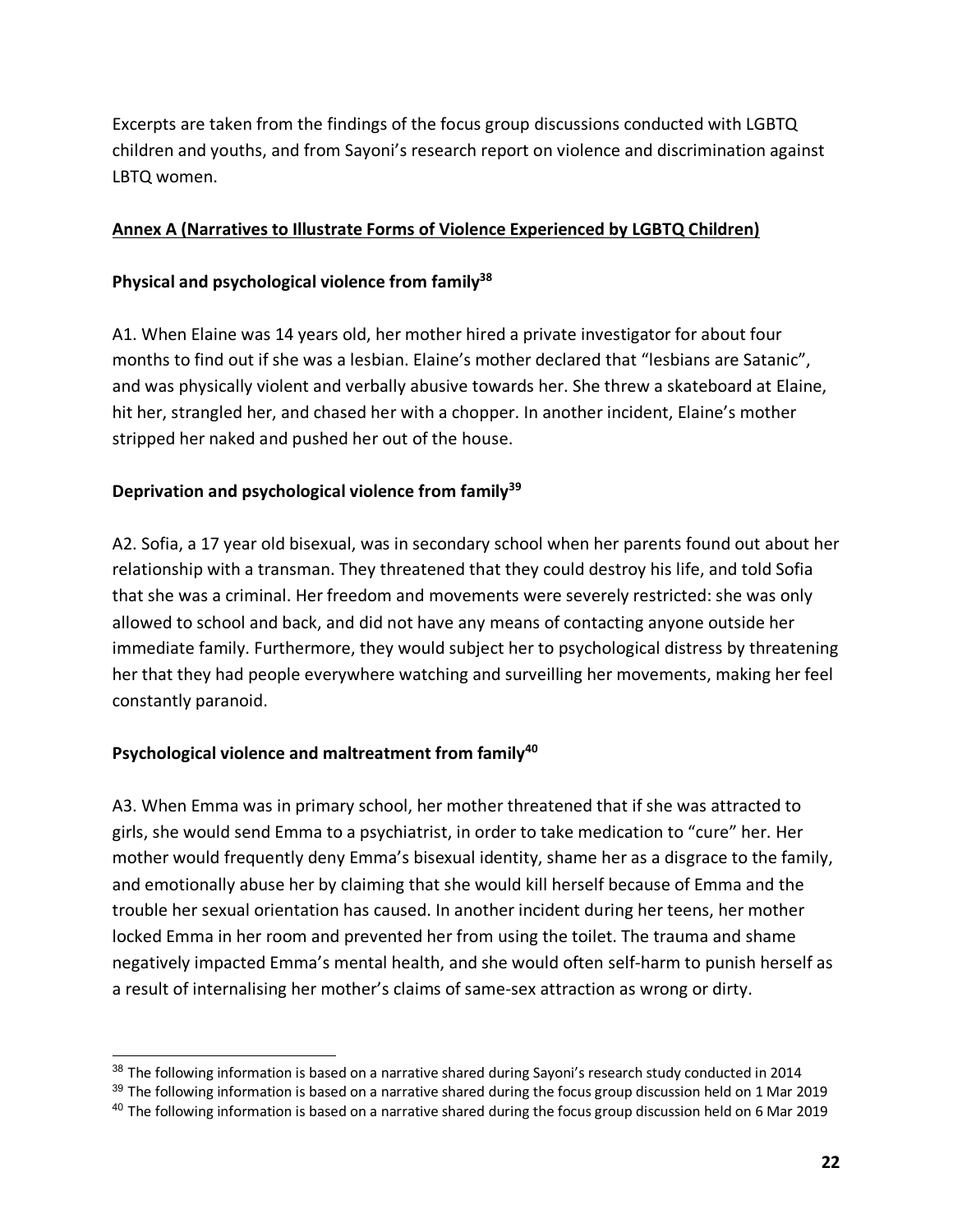# **Annex B (Narratives to Illustrate Discriminatory Policies and Practices in Healthcare Services)**

#### **Inequalities in access to LGBTQ-affirmative mental healthcare41**

B1. James, a bisexual teenager, experienced bullying and harassment in secondary school because of his sexual orientation. As a result, he was feeling stressed and depressed, and he began engaging in self-harm. He saw the school counsellor to seek help for his mental health. When he disclosed his sexual orientation to her, the counsellor told him that it is wrong and he was only "going through a phase", which exacerbated his psychological distress.

#### **"Conversion therapy" and psychological harm42**

B2. Sofia's parents sent her to "conversion therapy" when she was in secondary school. The religious counsellor and hypnotist attempted to turn her straight, scolded her for adopting masculine behavior, and shamed her for being bisexual and causing problems for her family. The experience, which was severely traumatic and resulted in her developing a mental illness, made her feel guilty, self-hatred, and depressed.

#### **Annex C (Narratives to Illustrate Violence and Discrimination in Education)**

#### Sexual harassment and cyber-bullying in school<sup>43</sup>

C1. Gina, a pansexual/bisexual woman, was filmed by her junior college schoolmates when she was having sex with her girlfriend in a school bathroom at 17 years of age. Five students had secretly filmed them and uploaded the video online, which had gone viral. Instead of sending a strong message opposing the students' invasion of privacy and sexual harassment, the school asked the couple to withdraw from school in order to close the case quickly; and only one student was punished with one day's suspension. Gina and her girlfriend were questioned by the school and were blamed for their schoolmates' blatant invasion of privacy. The school had asked them how many times they had had sex and telling them how many times their "touchy-feely" behaviour had been reported before the incident. Gina was then asked to write a statement about how she had voluntarily withdrawn from school.

#### Peer bullying and harassment in school<sup>44</sup>

C2. Fadilah, a butch-identifying lesbian, had cut her hair short in junior college and was continually harassed by her peers, receiving repeated calls of "lesbian" from Malay boys everywhere she went. They often taunted her for her appearances. She was so affected by this

 $41$  The following information is based on a narrative shared during the focus group discussion held on 1 Mar 2019

 $42$  The following information is based on a narrative shared during the focus group discussion held on 1 Mar 2019

<sup>&</sup>lt;sup>43</sup> The following information is based on a narrative shared during Sayoni's research study conducted in 2014

<sup>&</sup>lt;sup>44</sup> The following information is based on a narrative shared during Sayoni's research study conducted in 2014